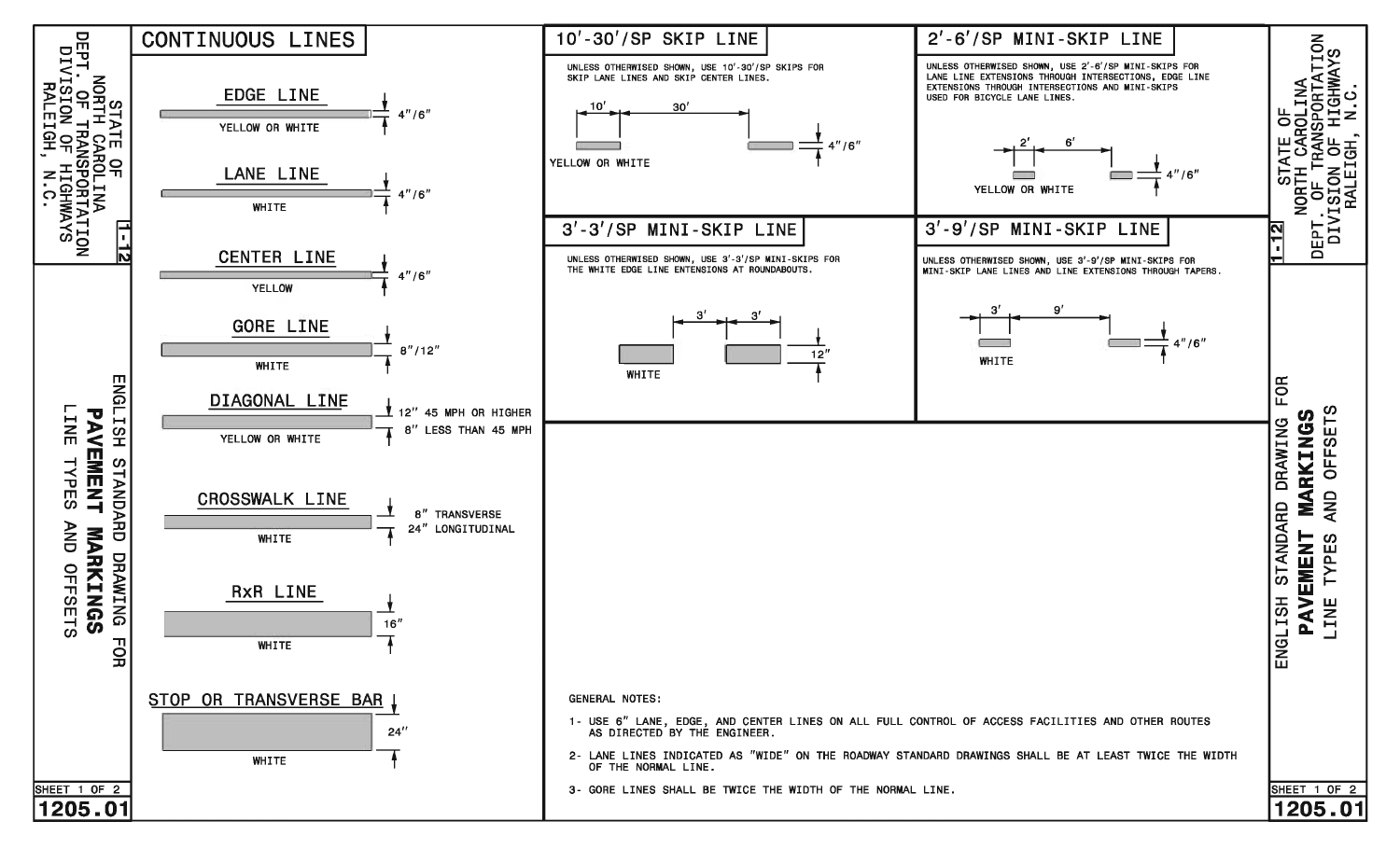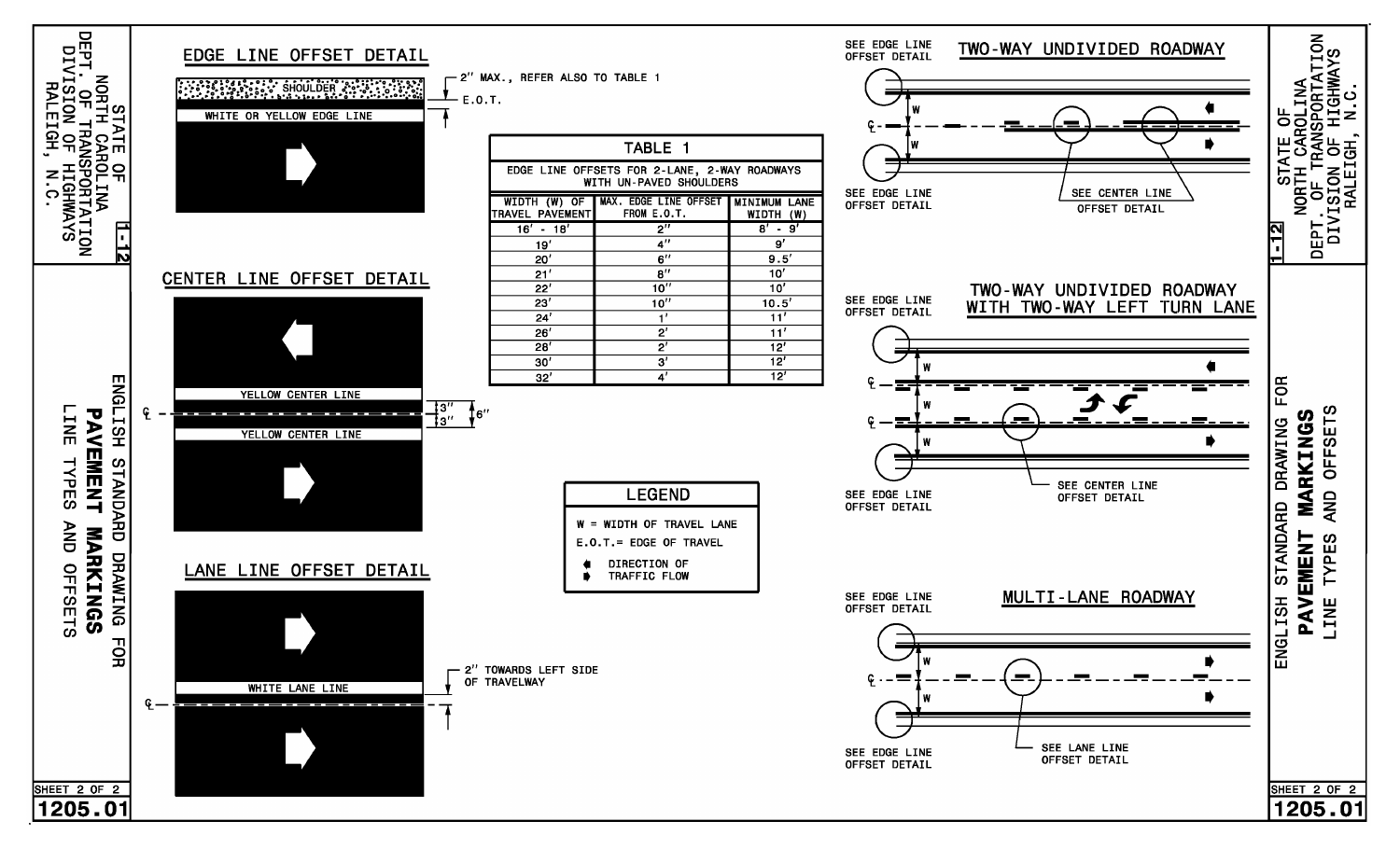![](_page_2_Figure_0.jpeg)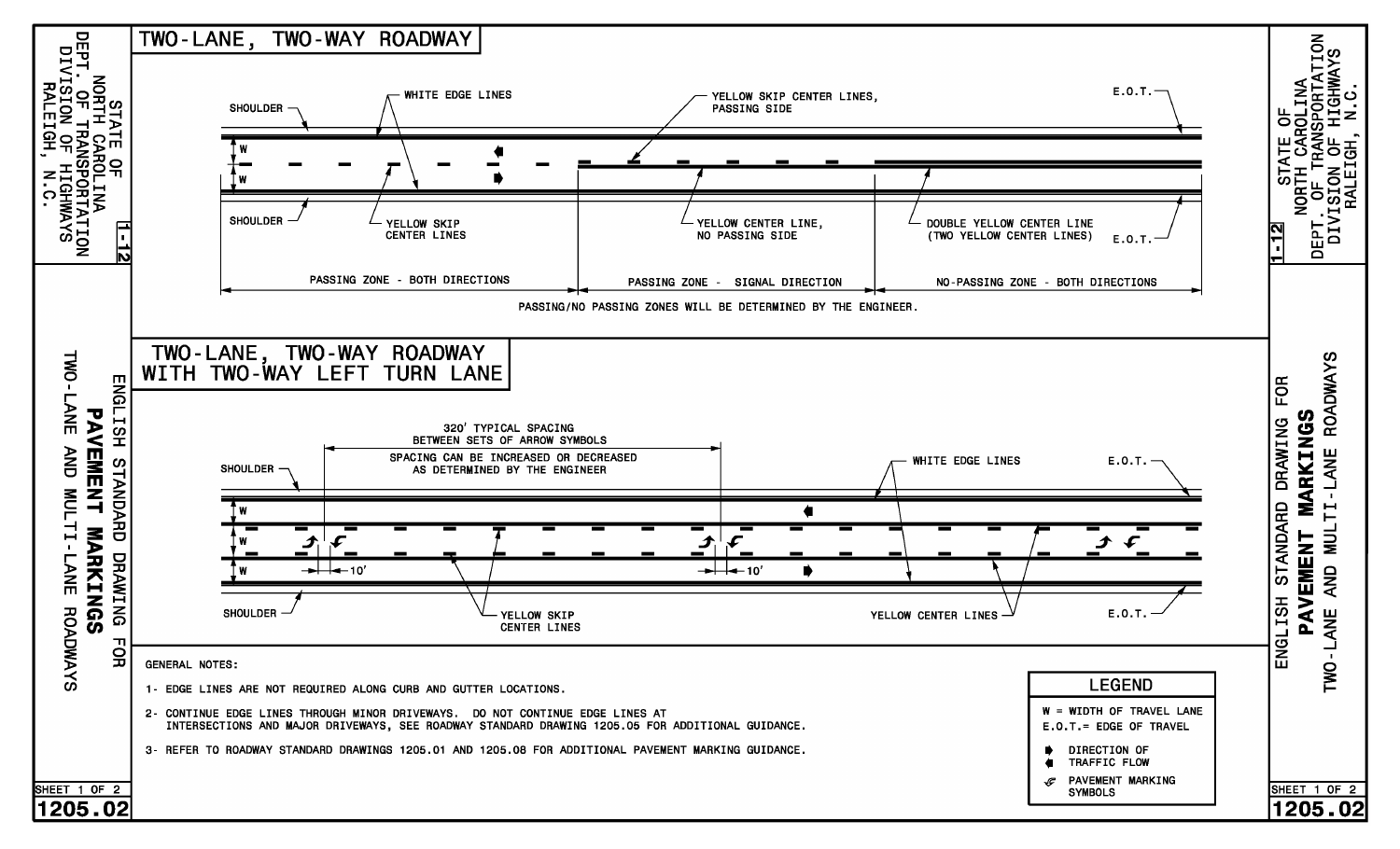![](_page_3_Figure_0.jpeg)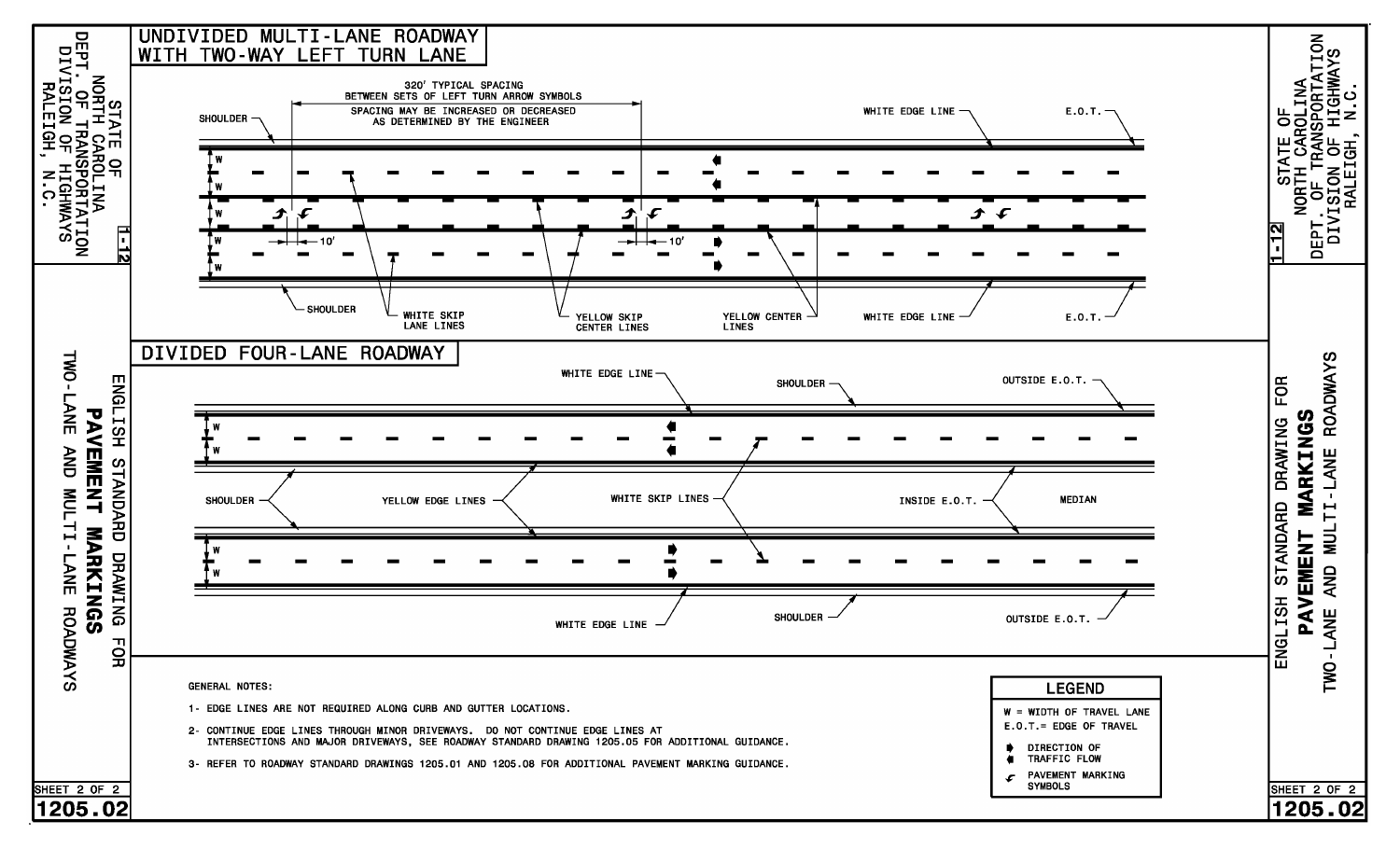![](_page_4_Figure_0.jpeg)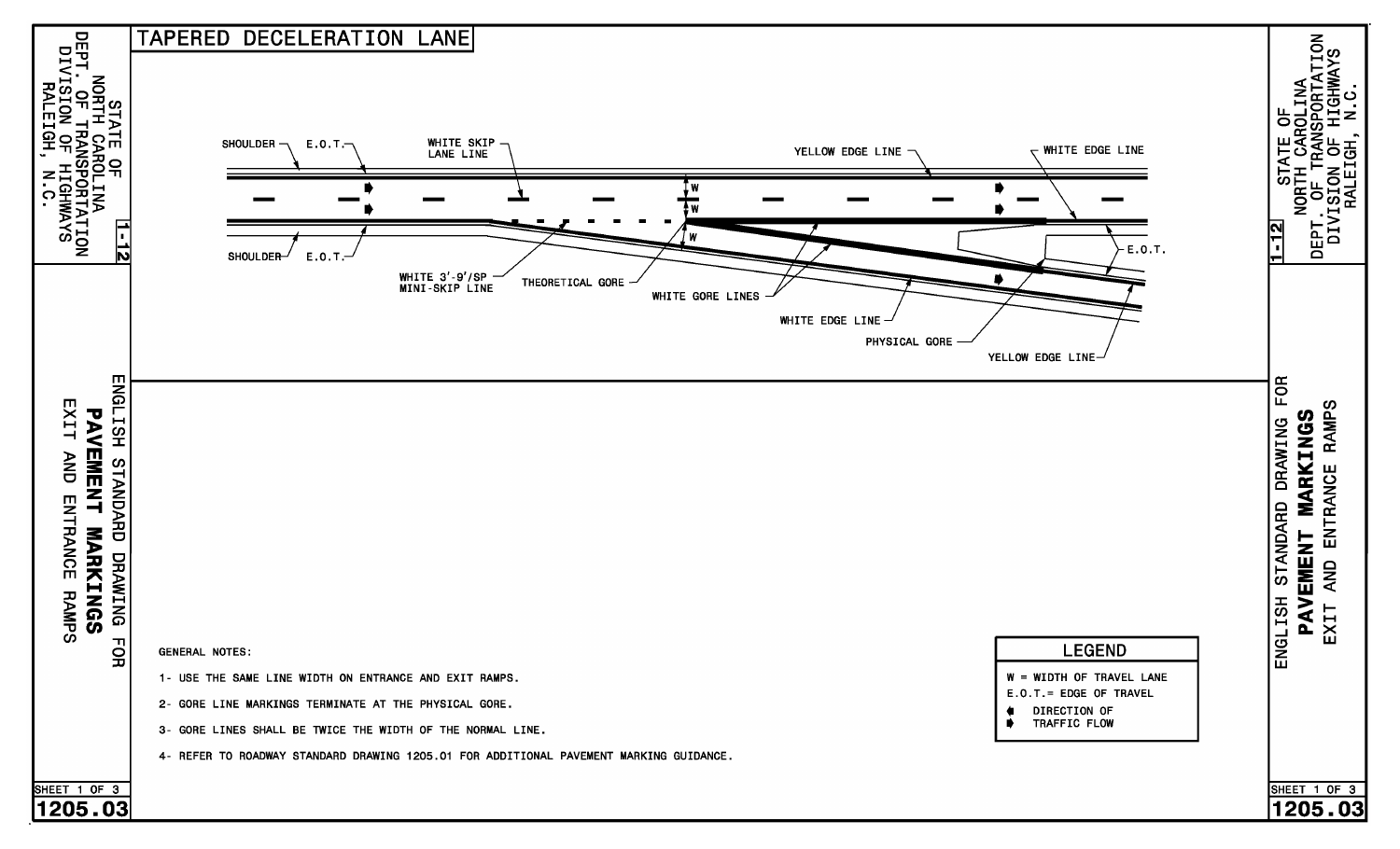![](_page_5_Figure_0.jpeg)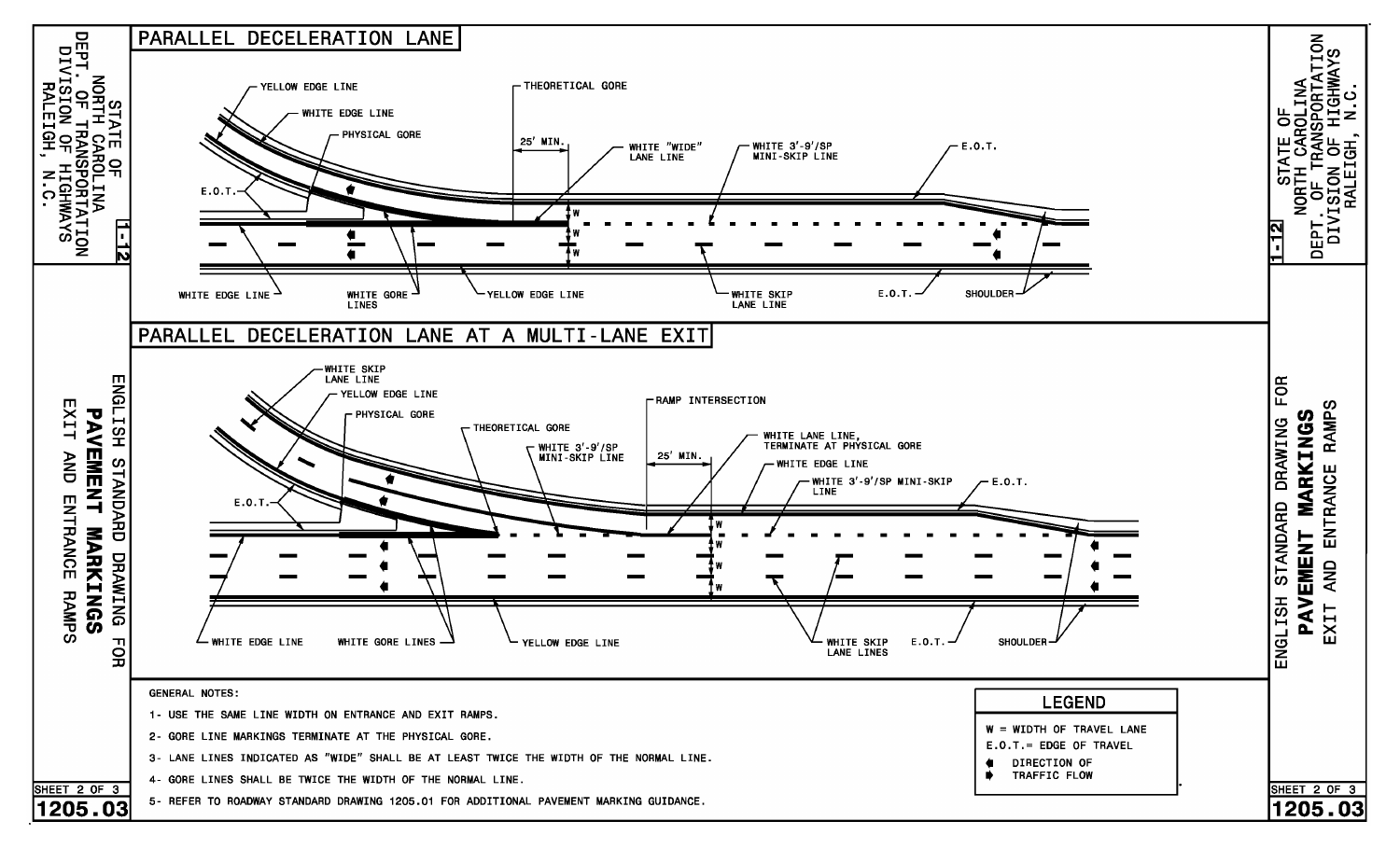![](_page_6_Figure_0.jpeg)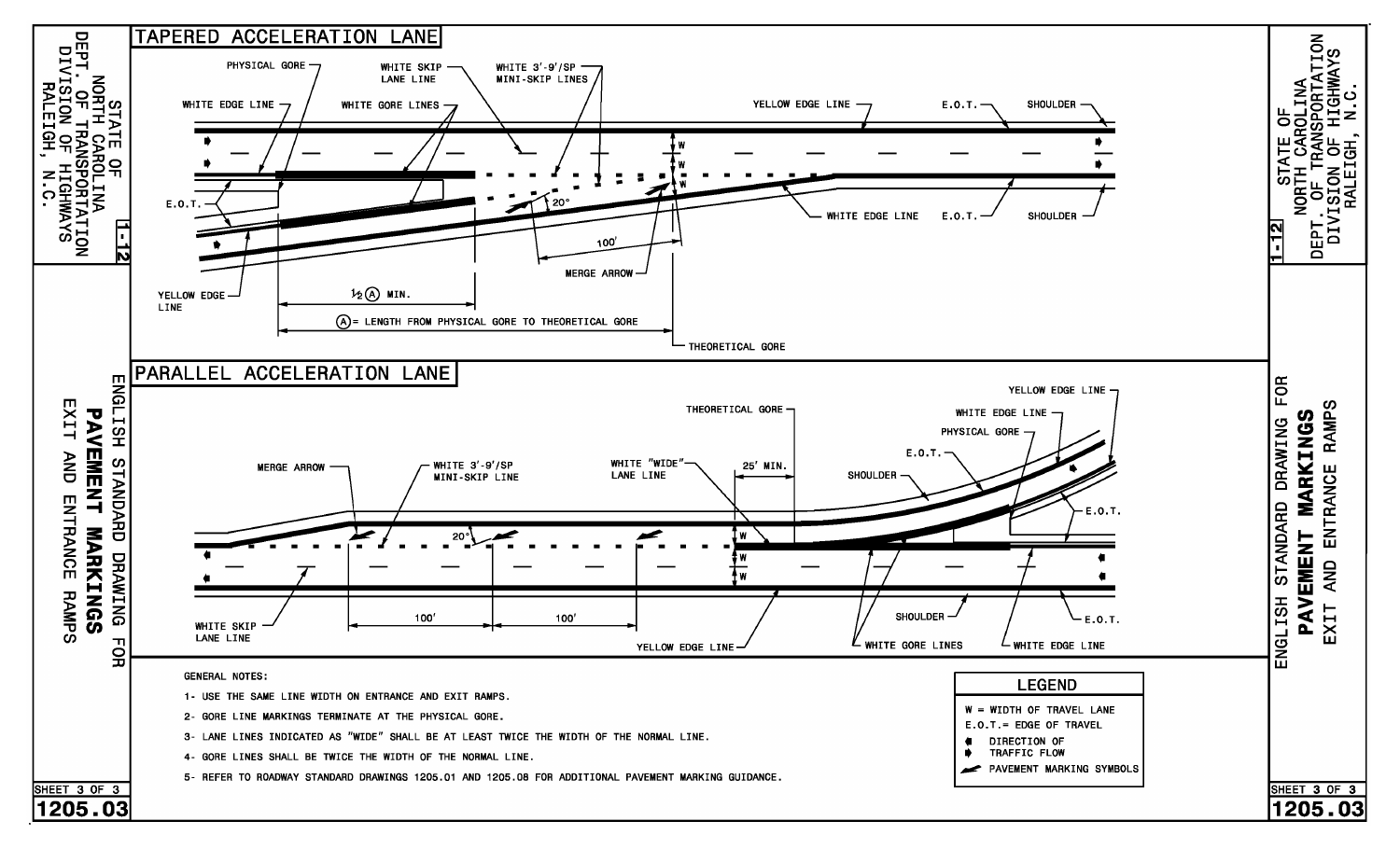![](_page_7_Figure_0.jpeg)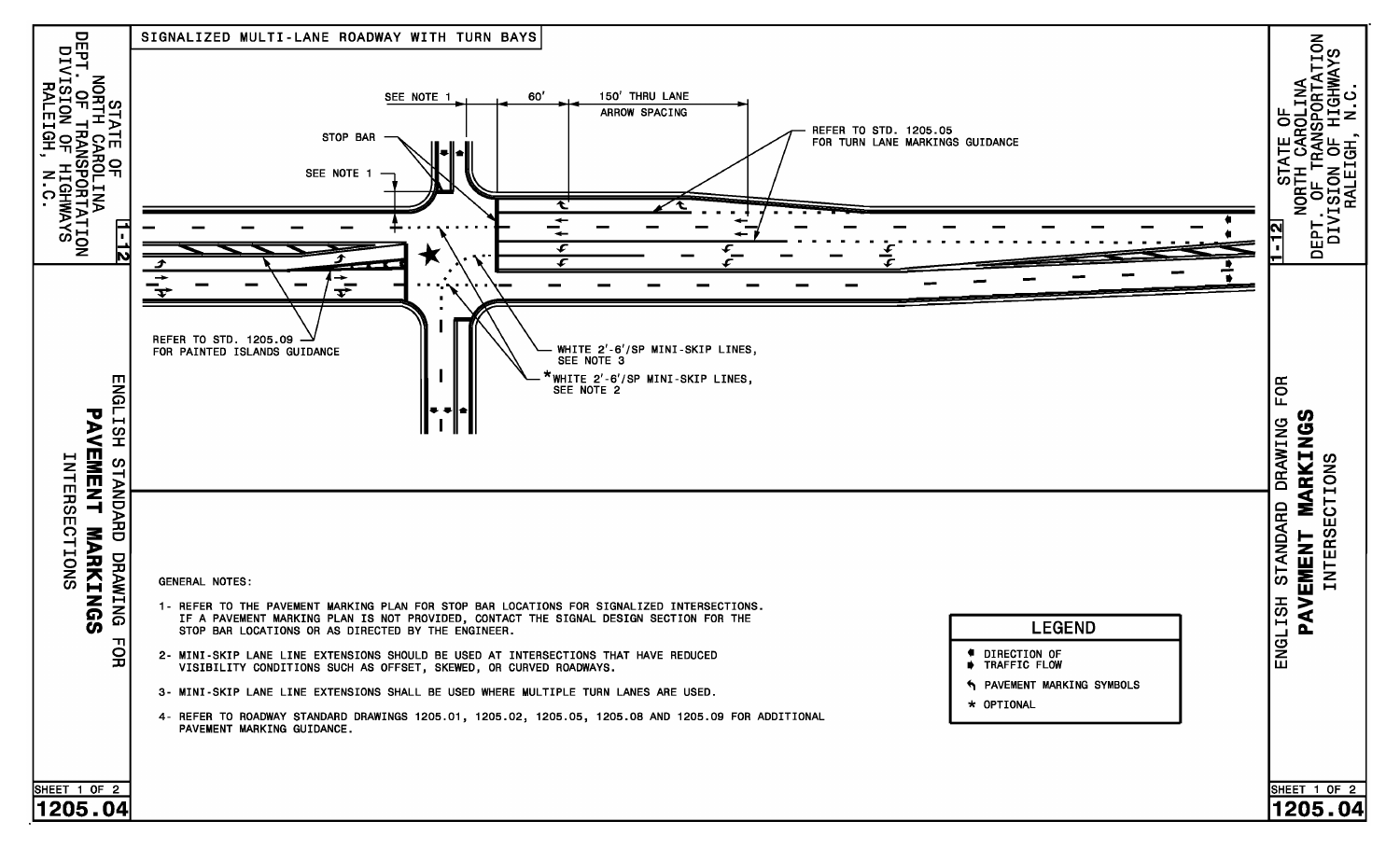![](_page_8_Figure_0.jpeg)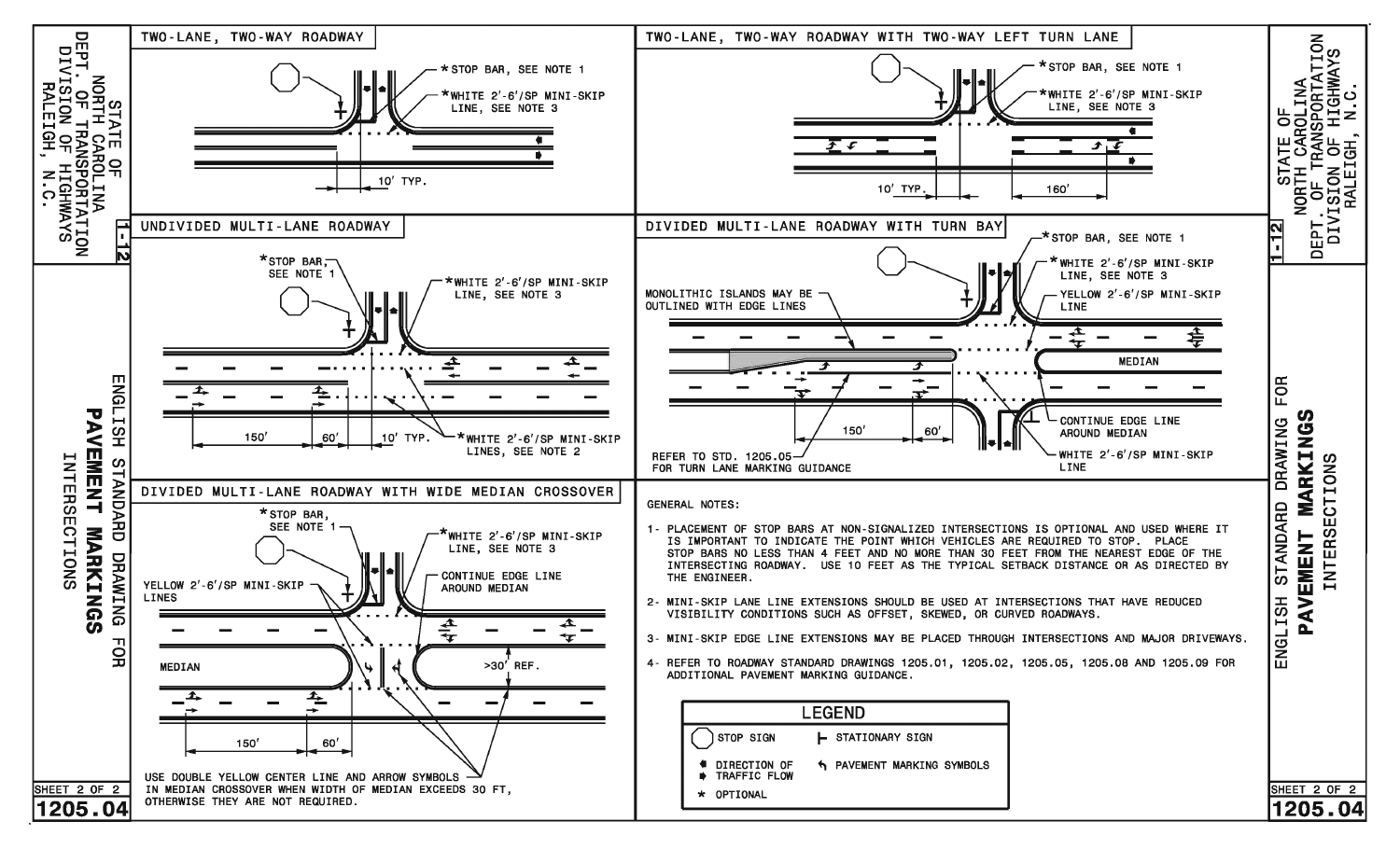![](_page_9_Figure_0.jpeg)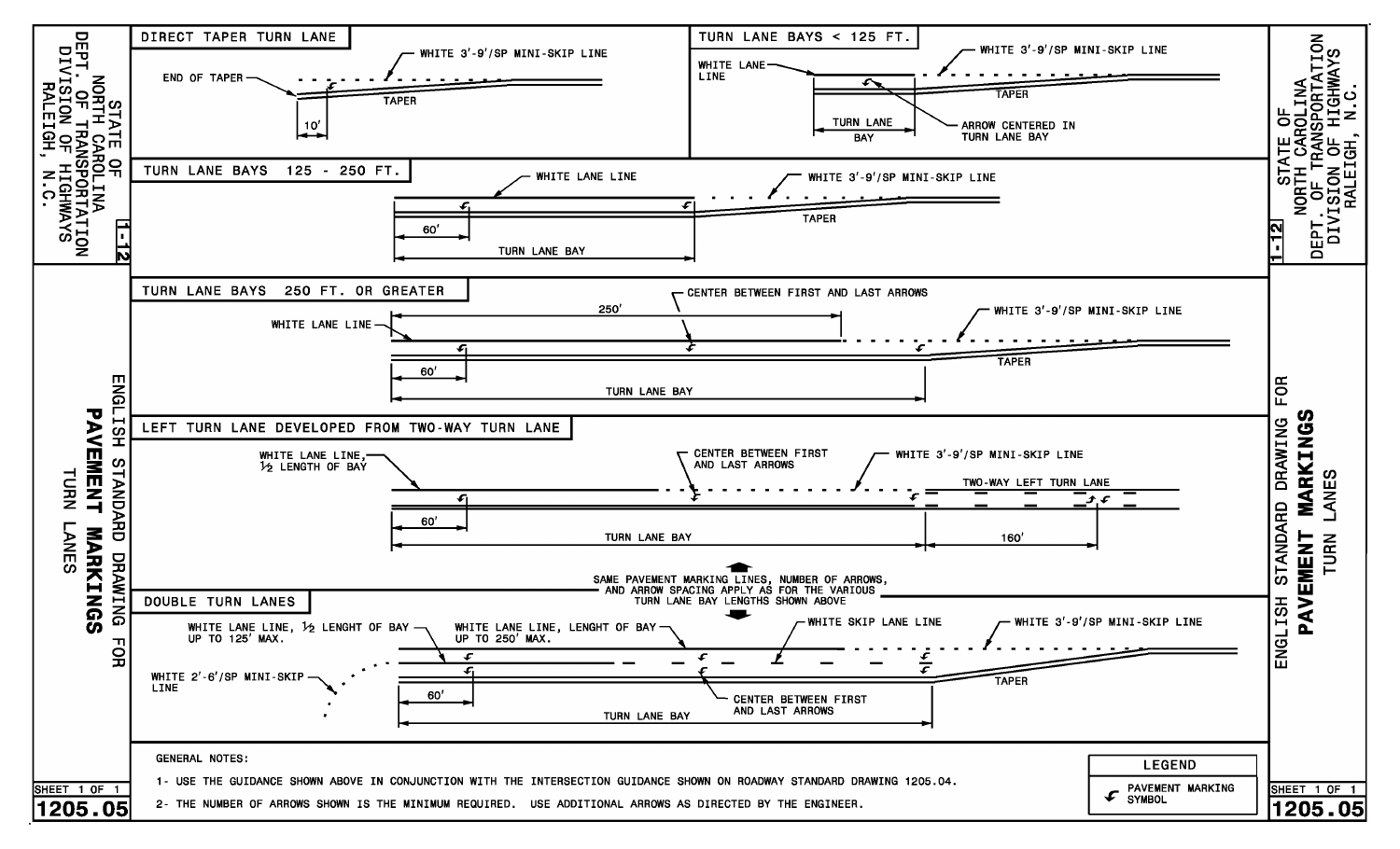![](_page_10_Figure_0.jpeg)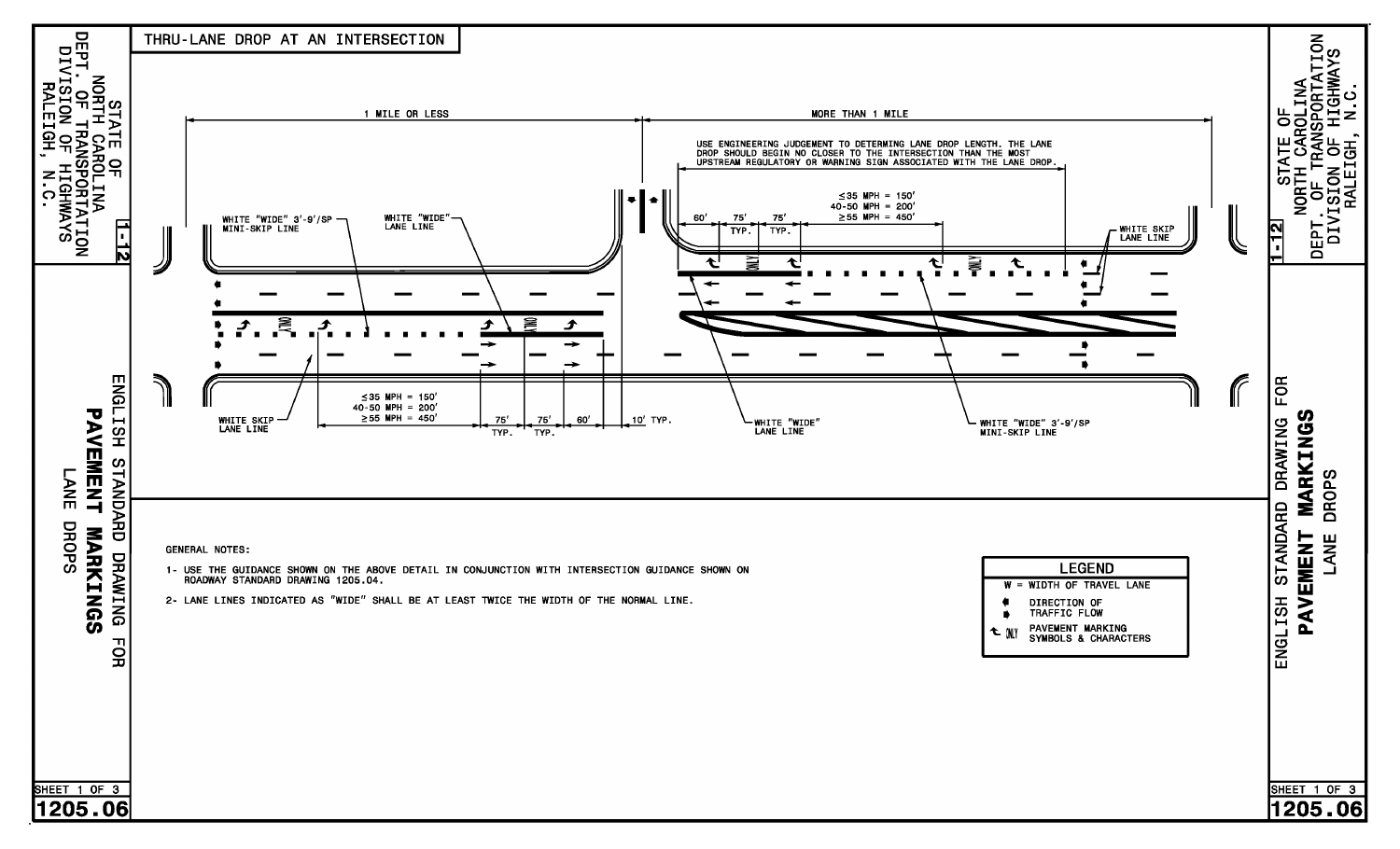![](_page_11_Figure_0.jpeg)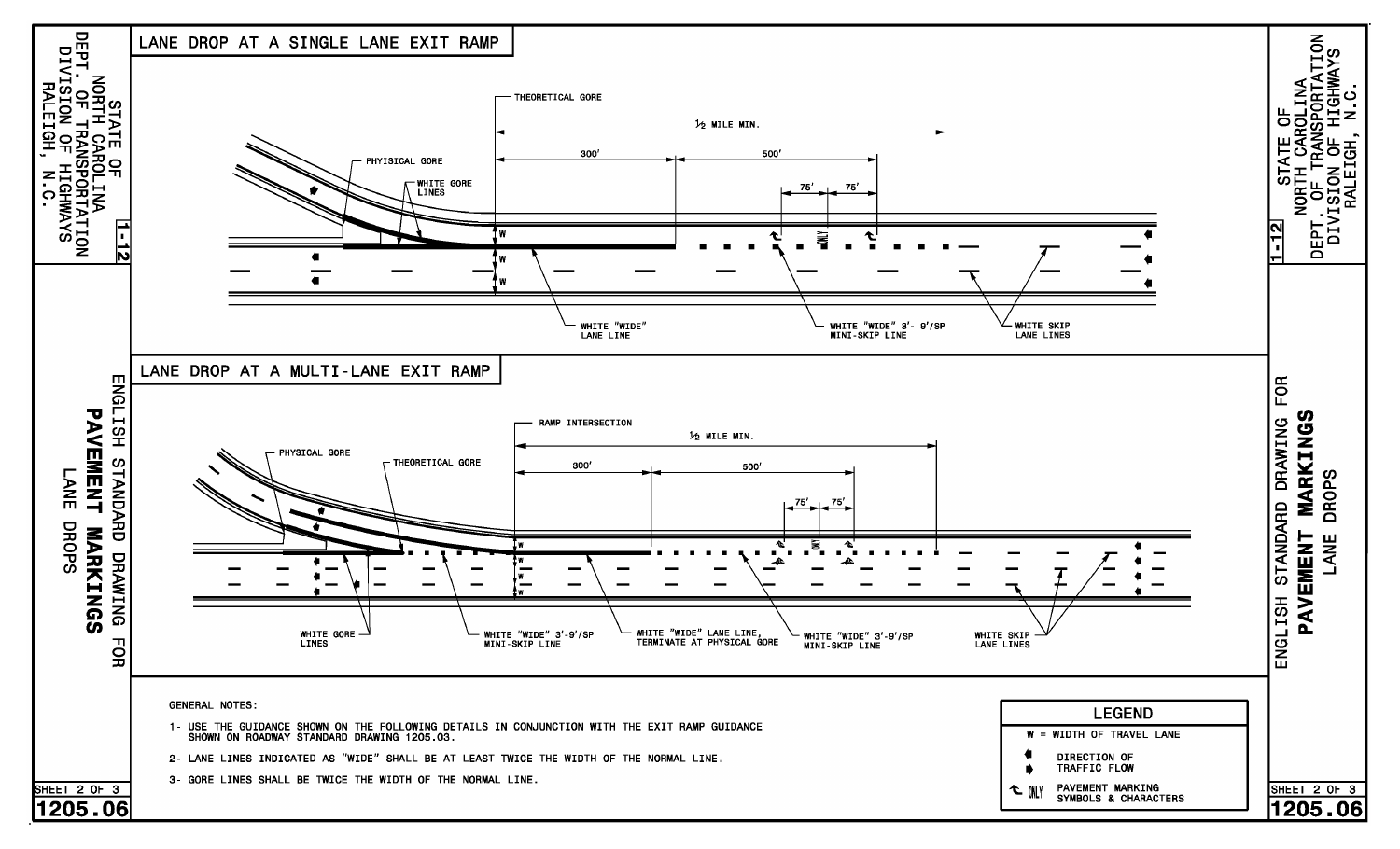![](_page_12_Figure_0.jpeg)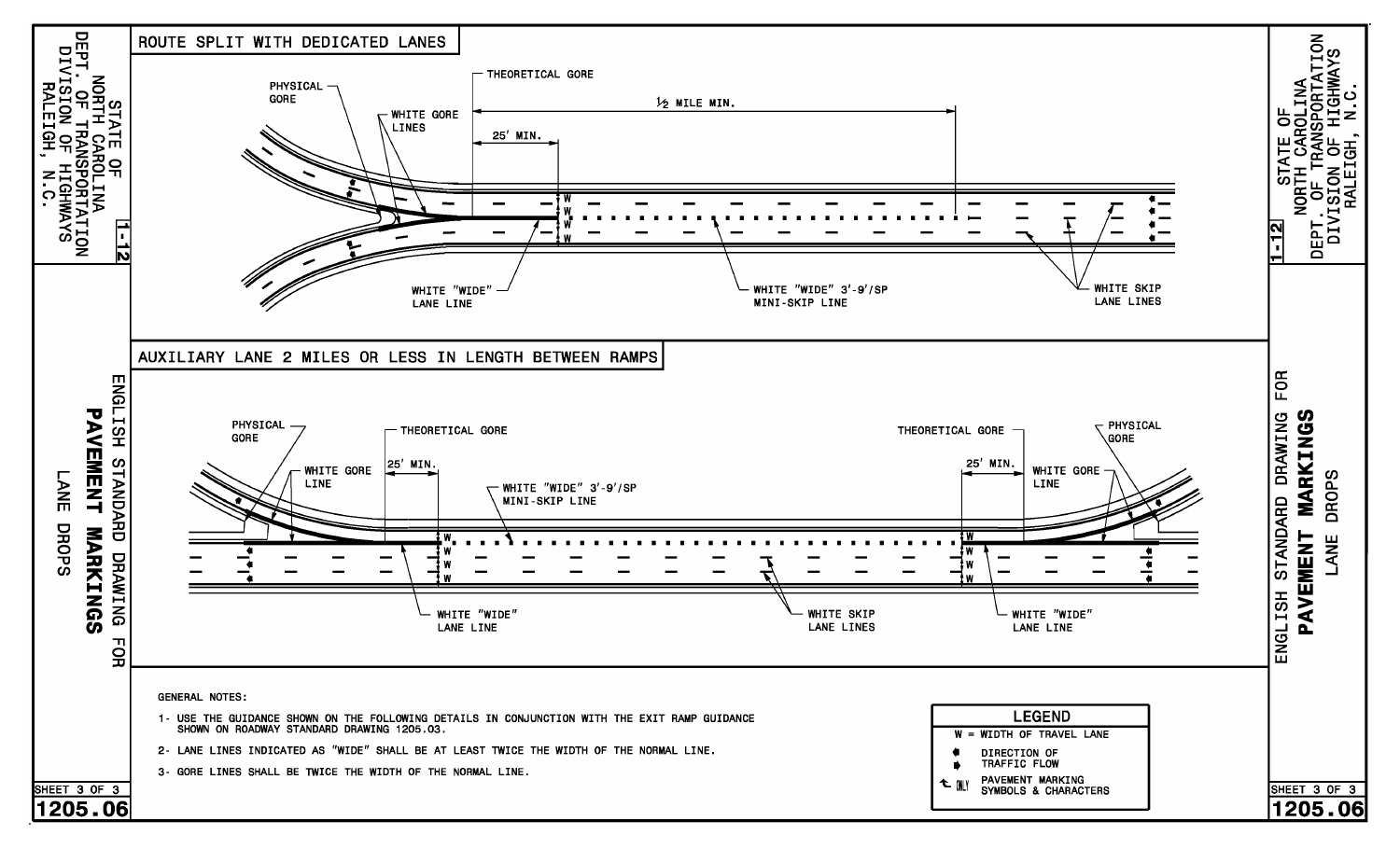![](_page_13_Figure_0.jpeg)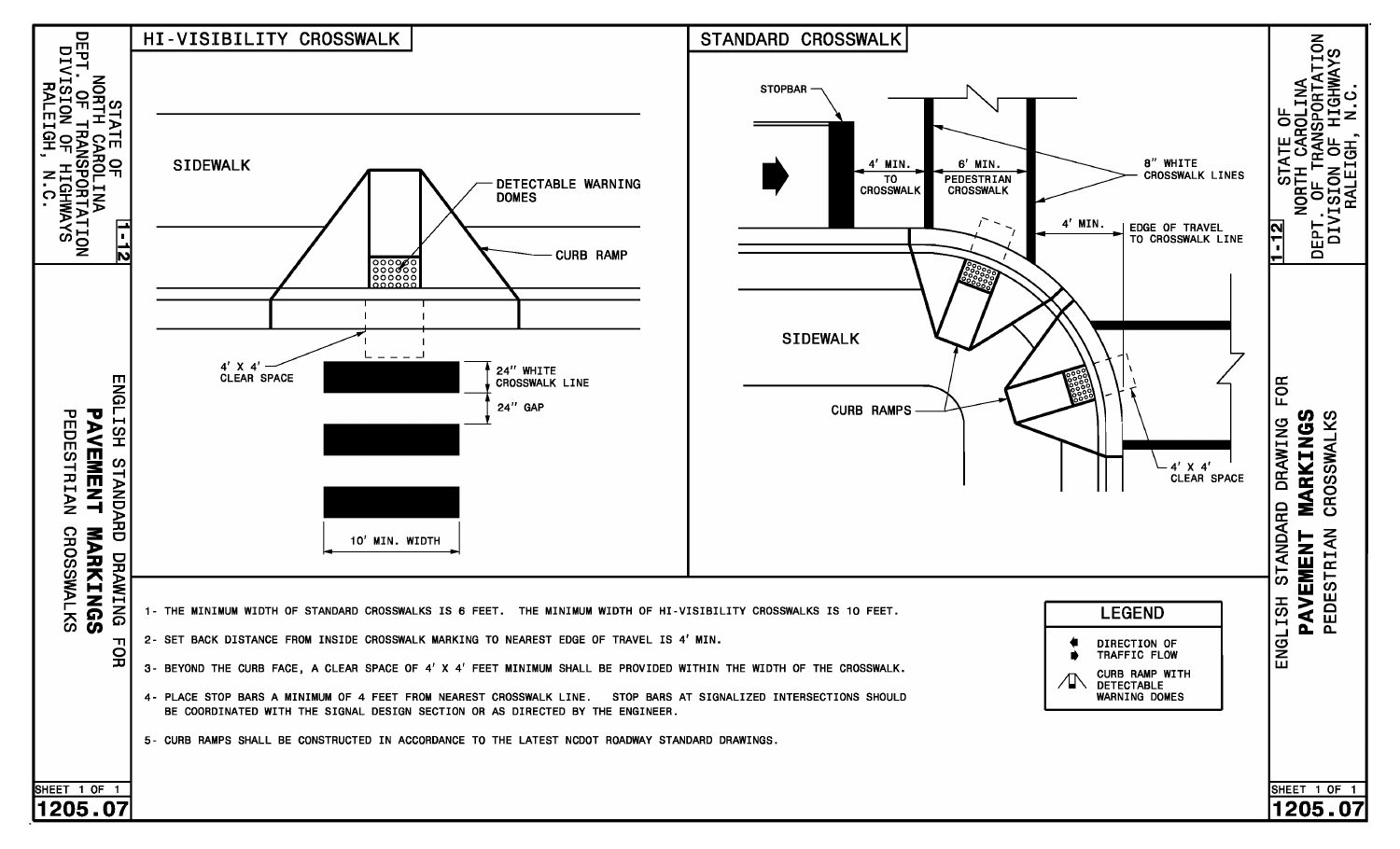![](_page_14_Figure_0.jpeg)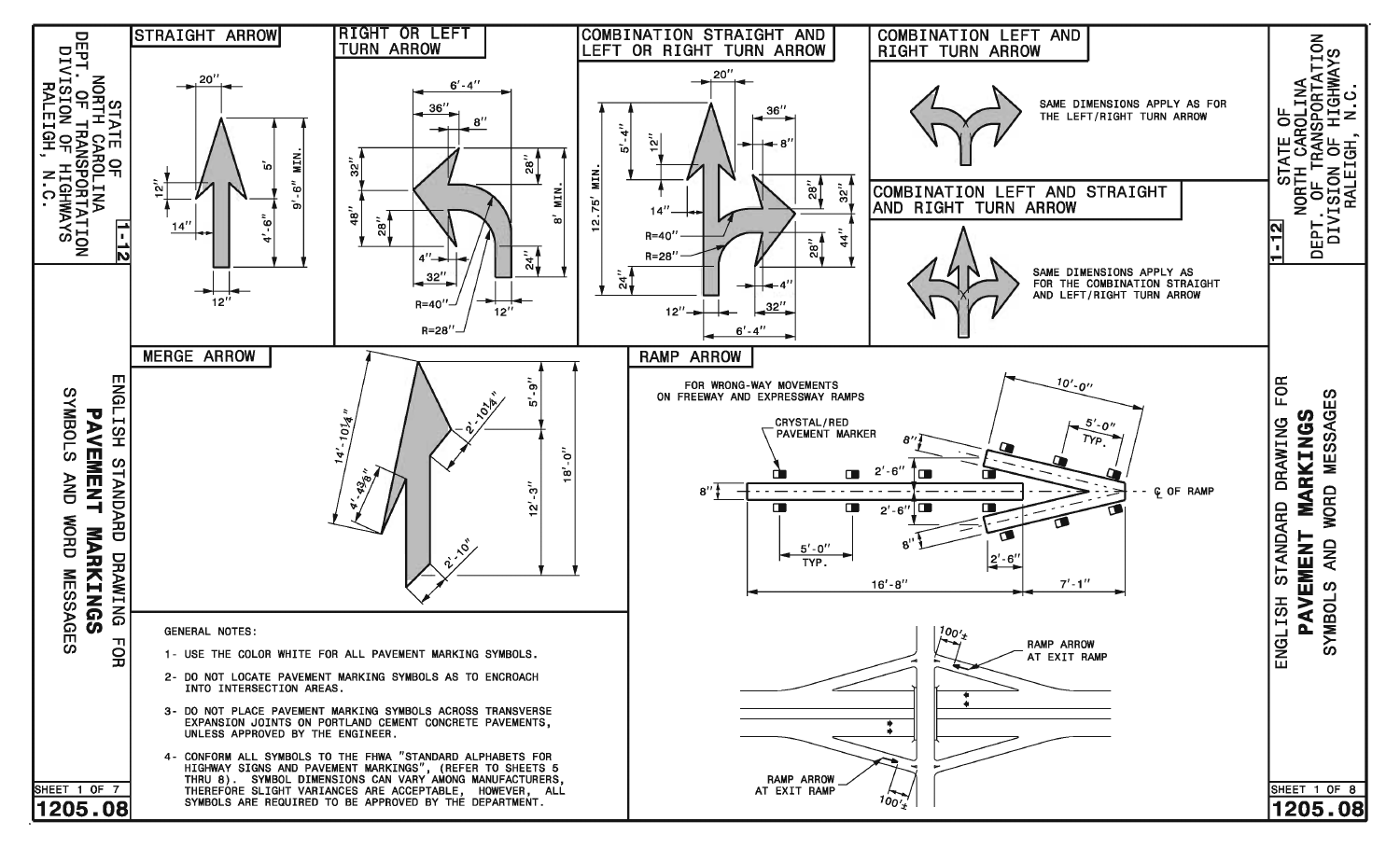![](_page_15_Figure_0.jpeg)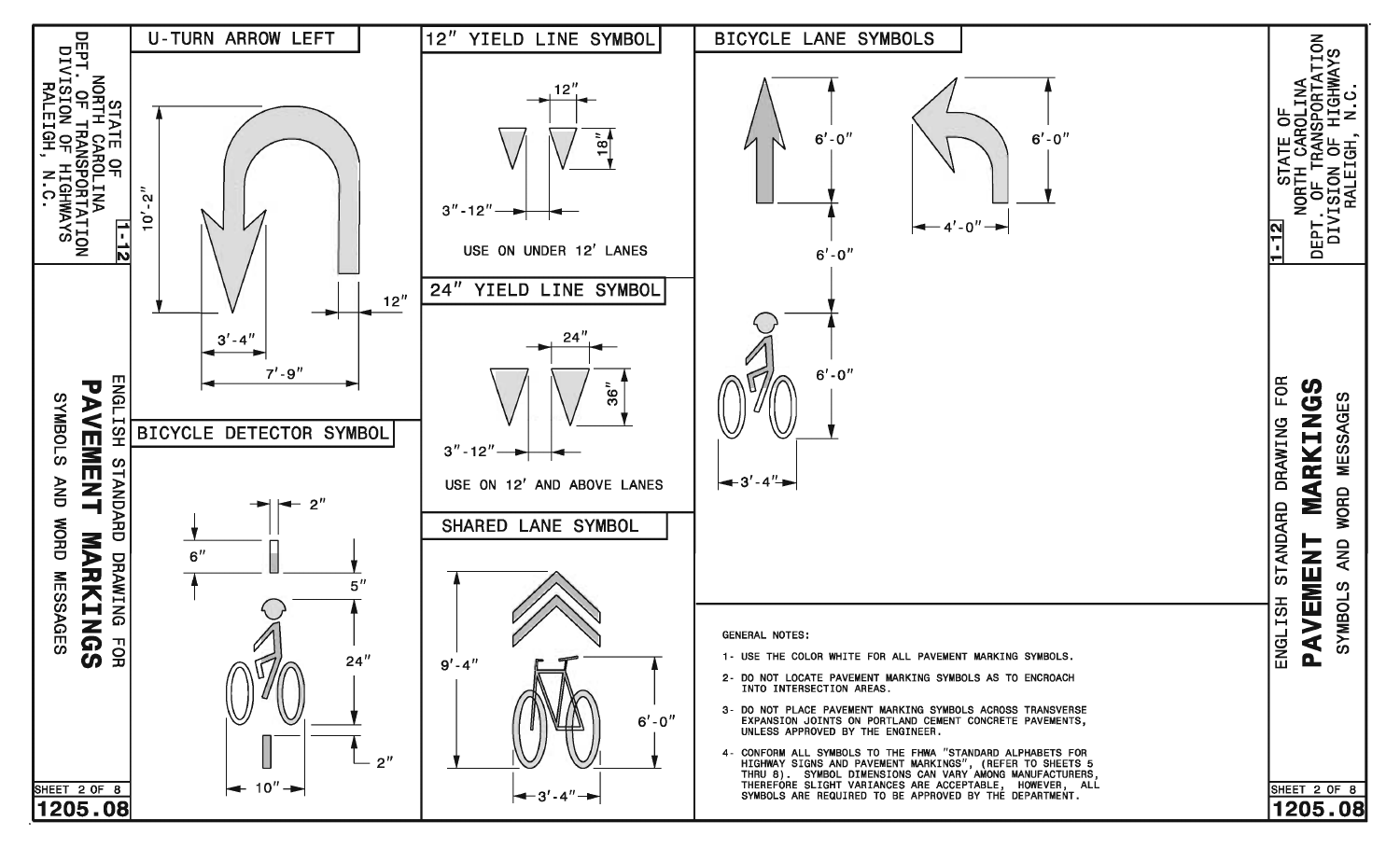![](_page_16_Figure_0.jpeg)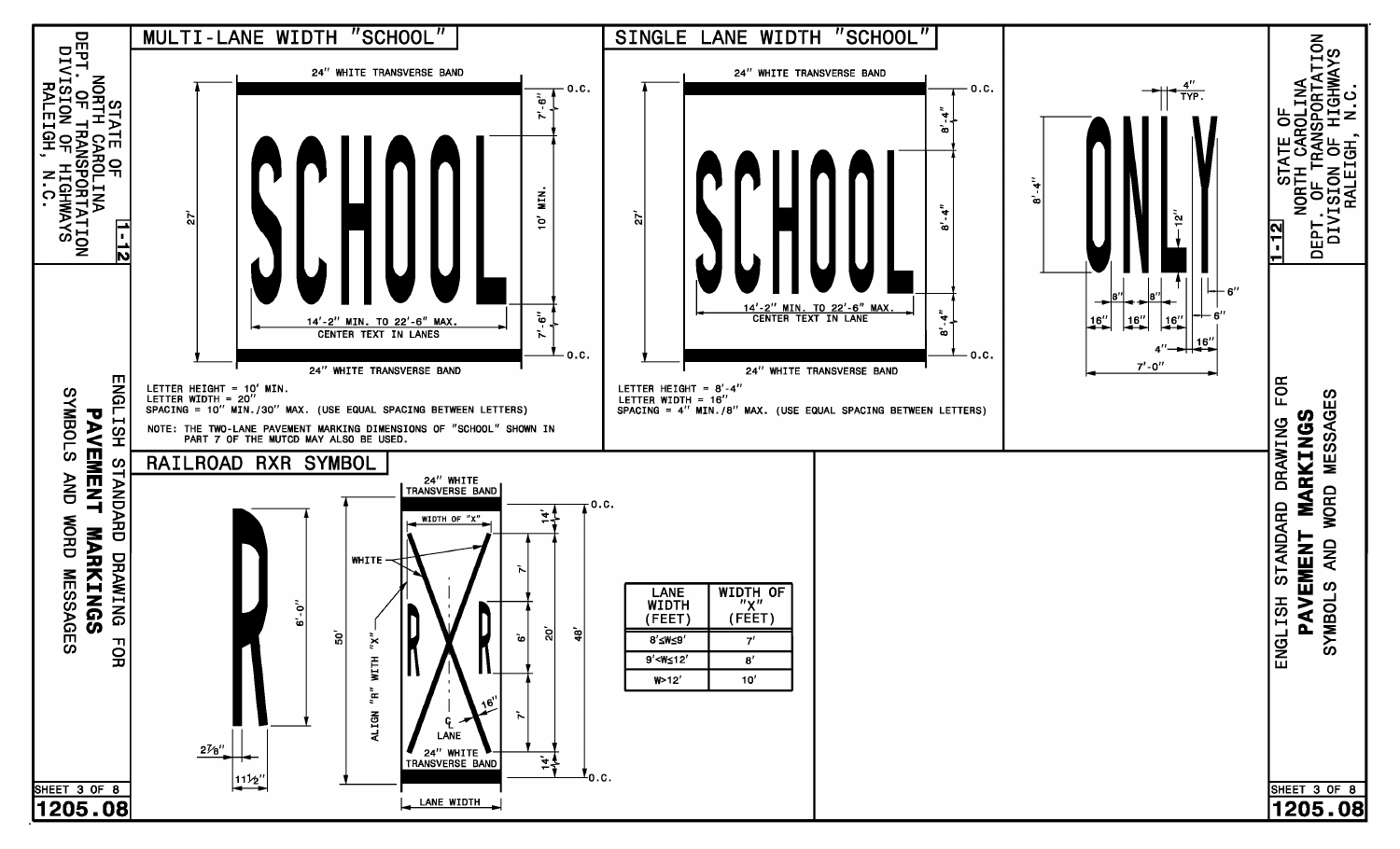![](_page_17_Figure_0.jpeg)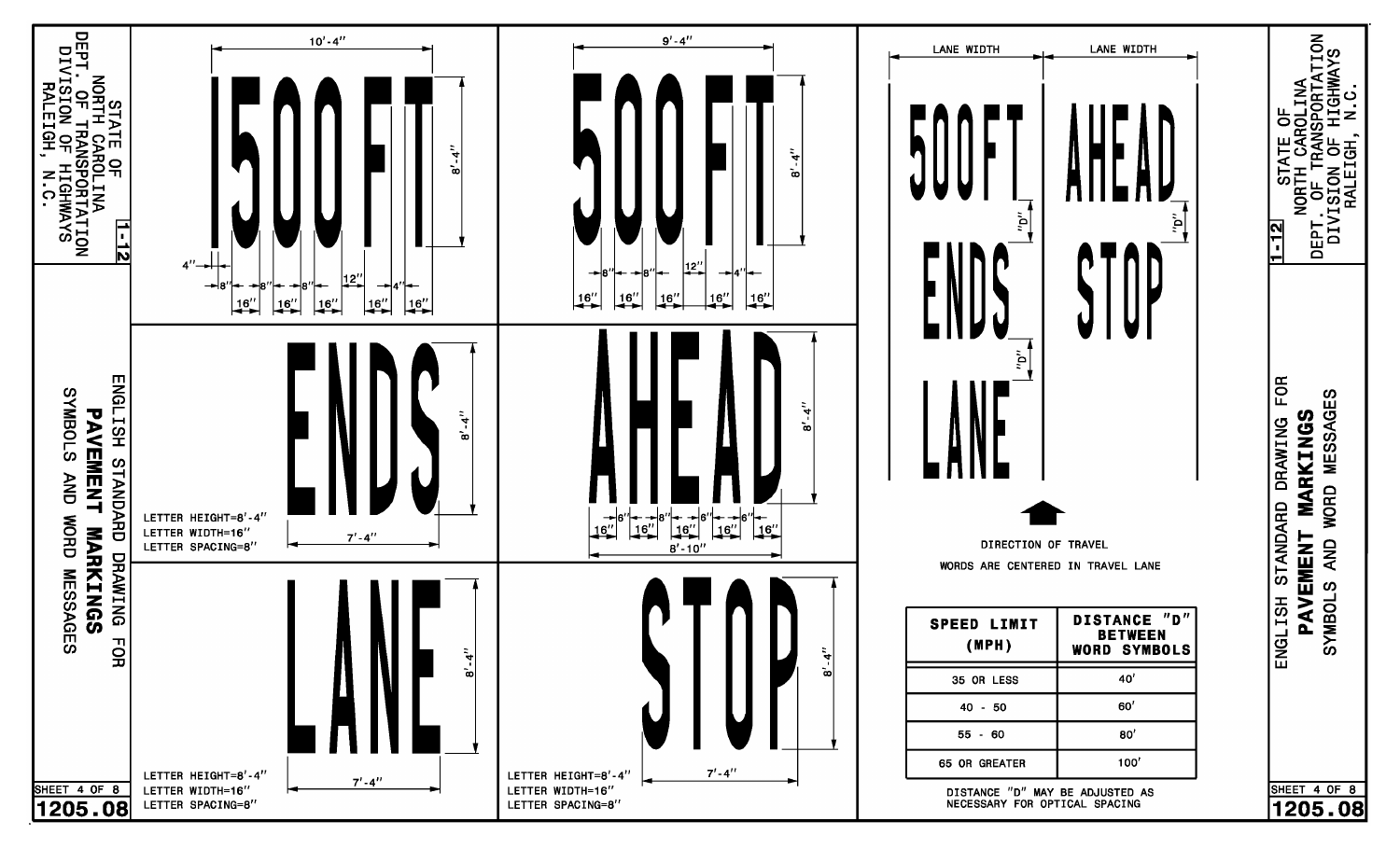![](_page_18_Figure_0.jpeg)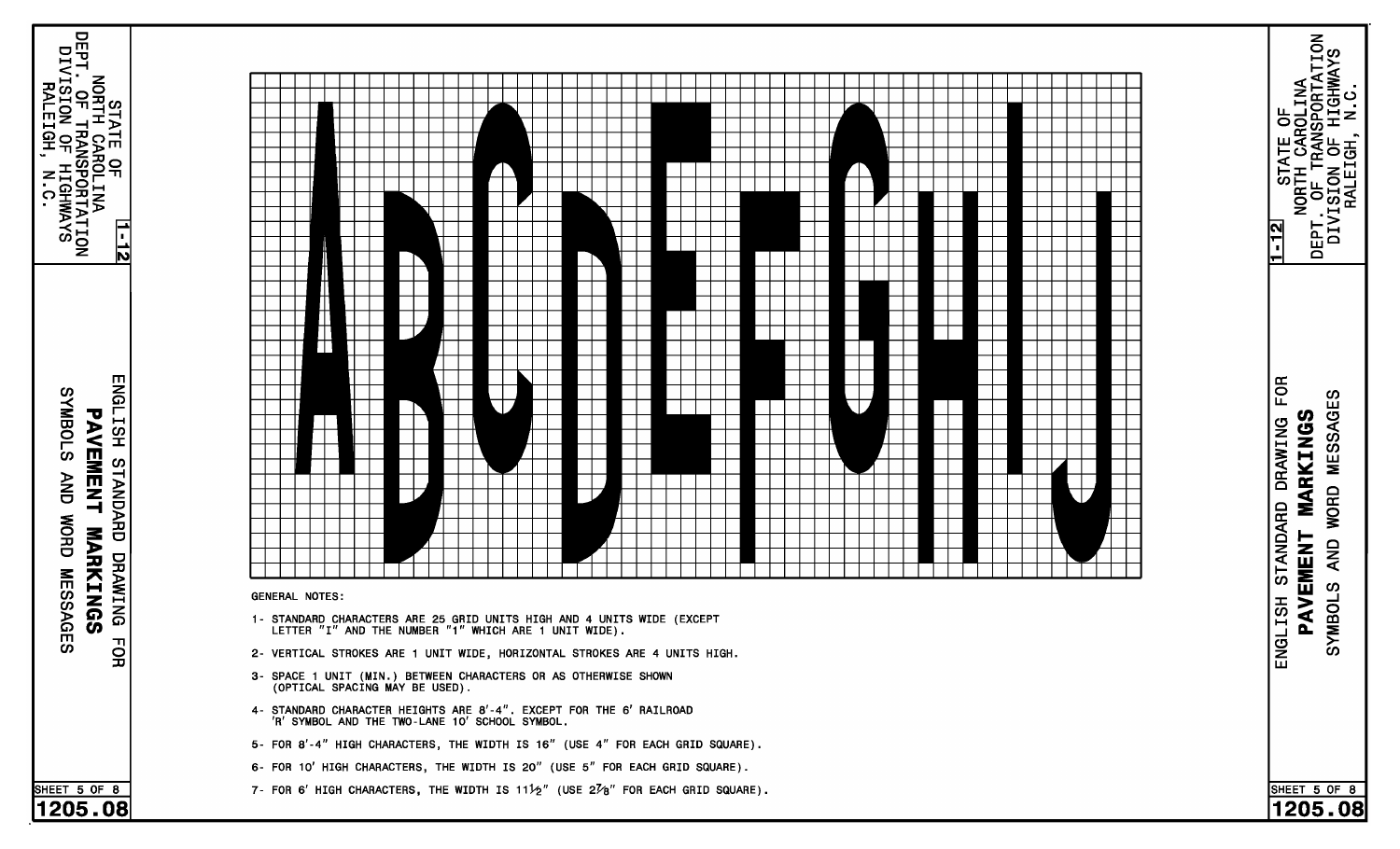![](_page_19_Figure_0.jpeg)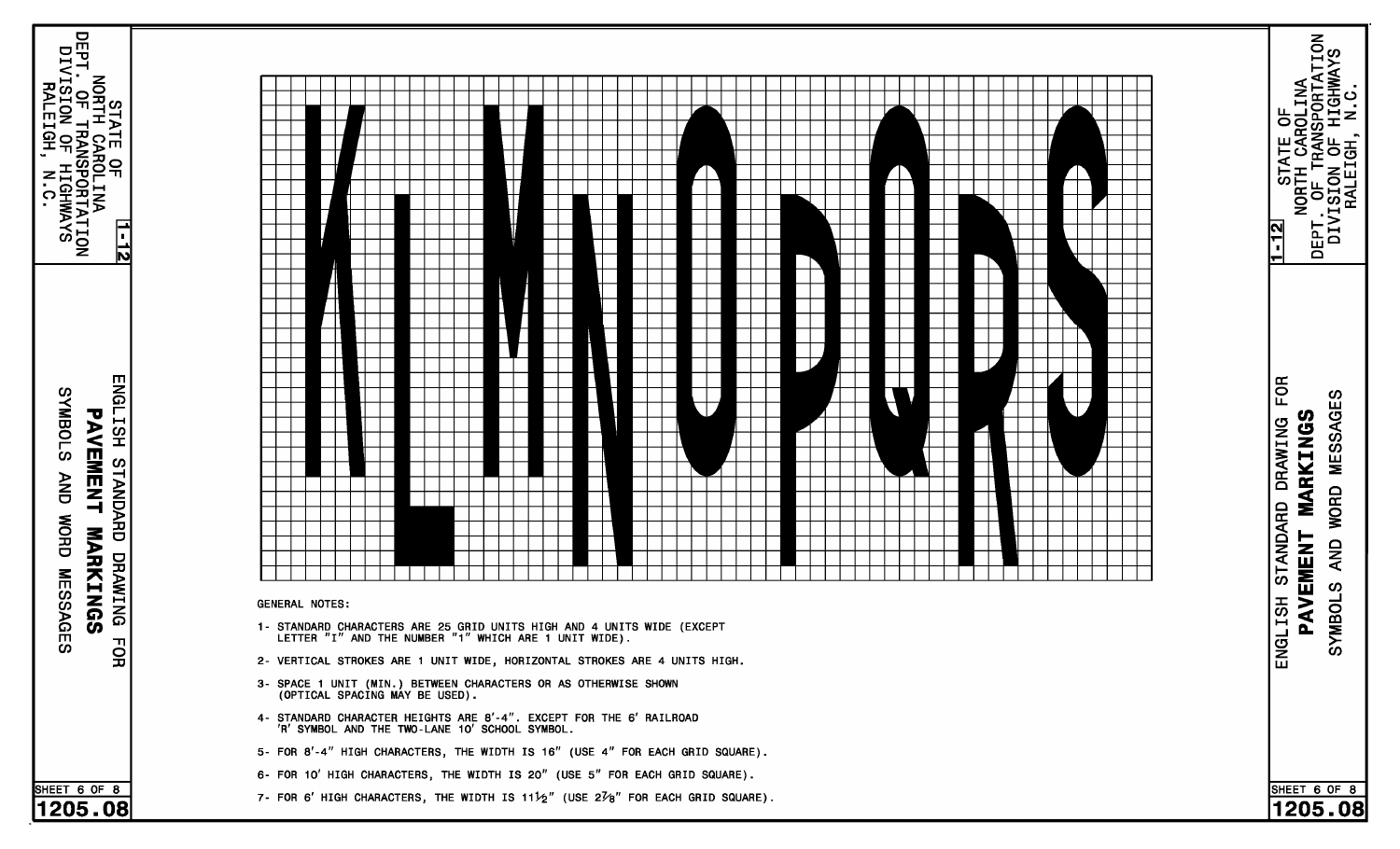![](_page_20_Figure_0.jpeg)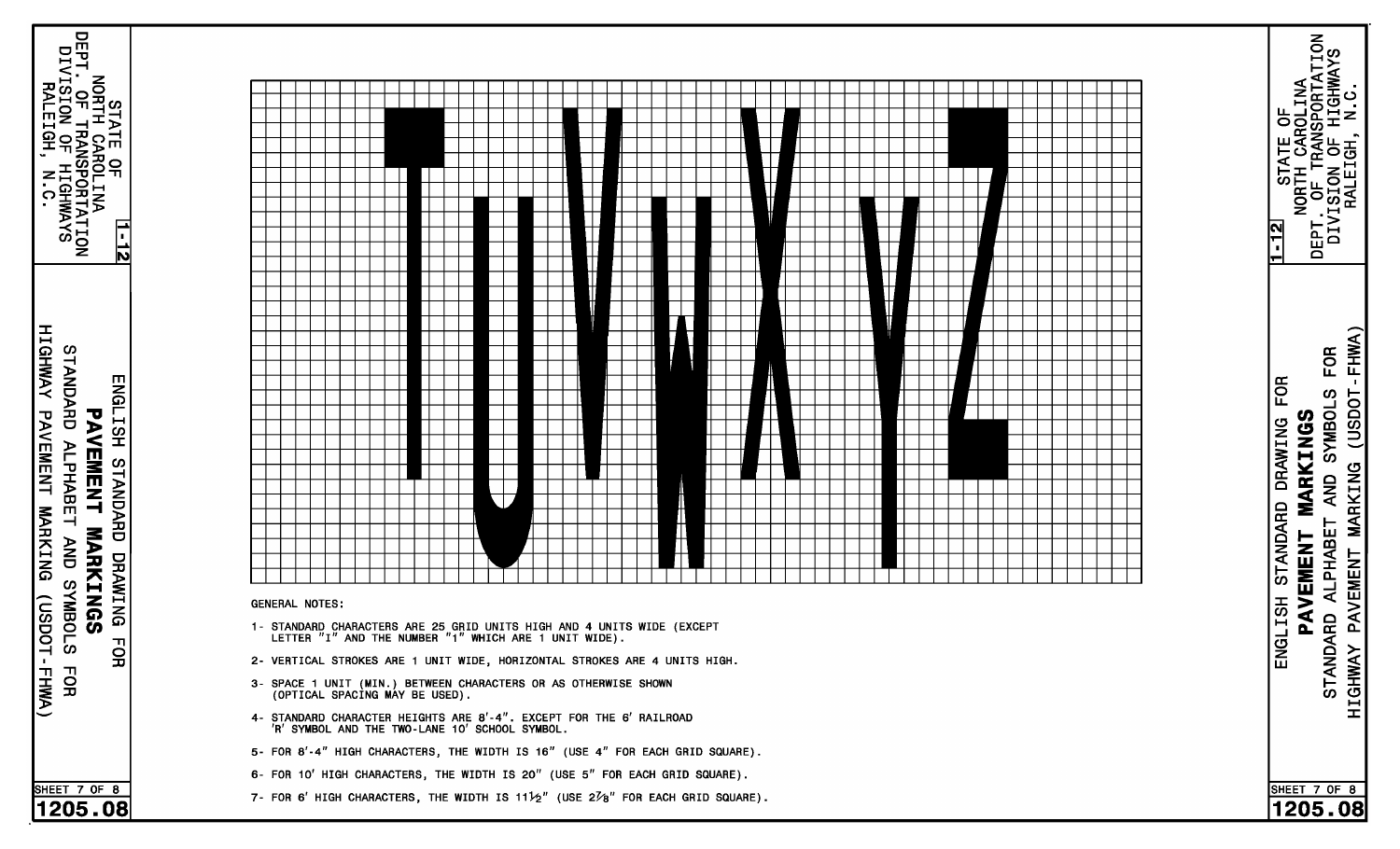![](_page_21_Figure_0.jpeg)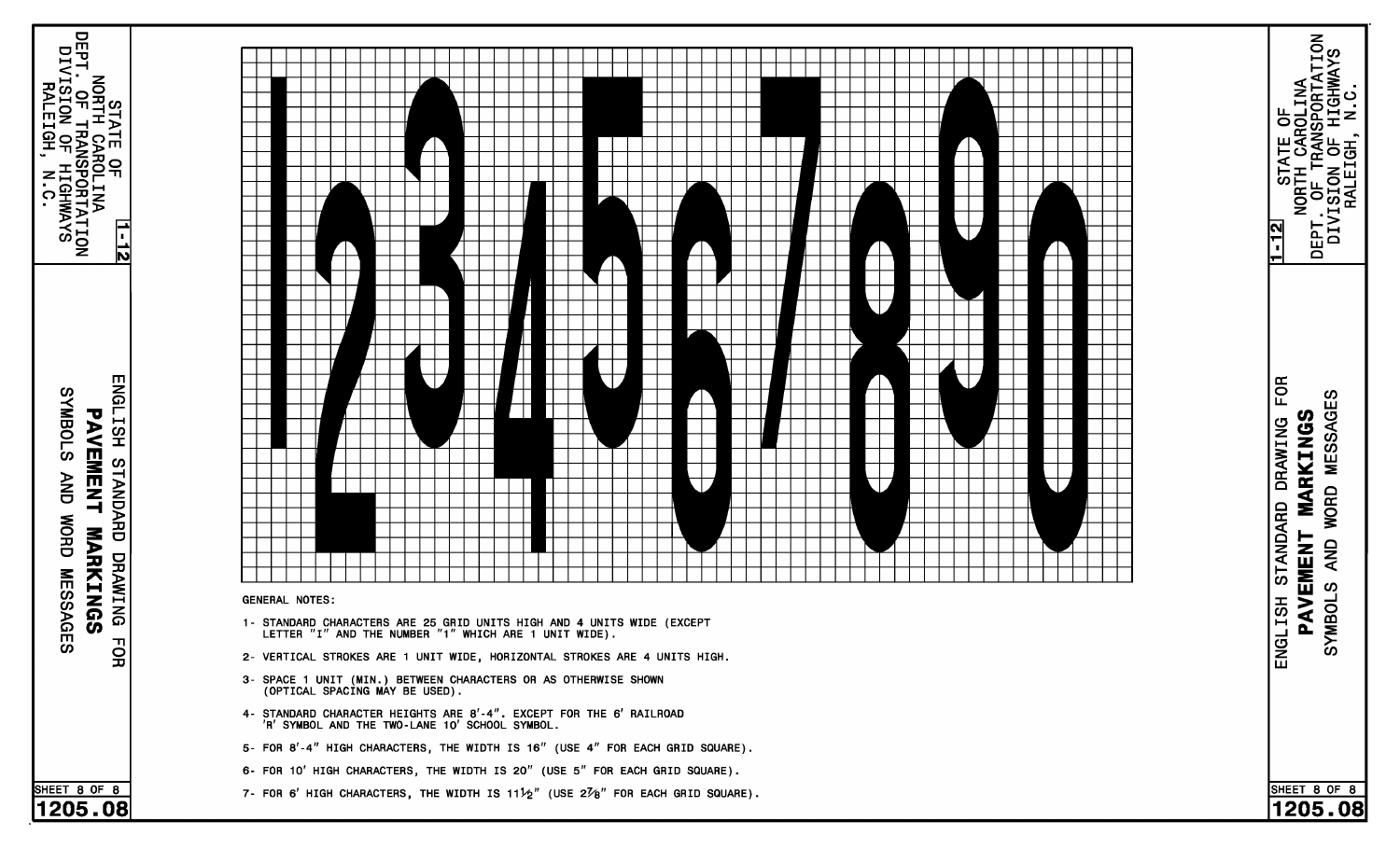![](_page_22_Figure_0.jpeg)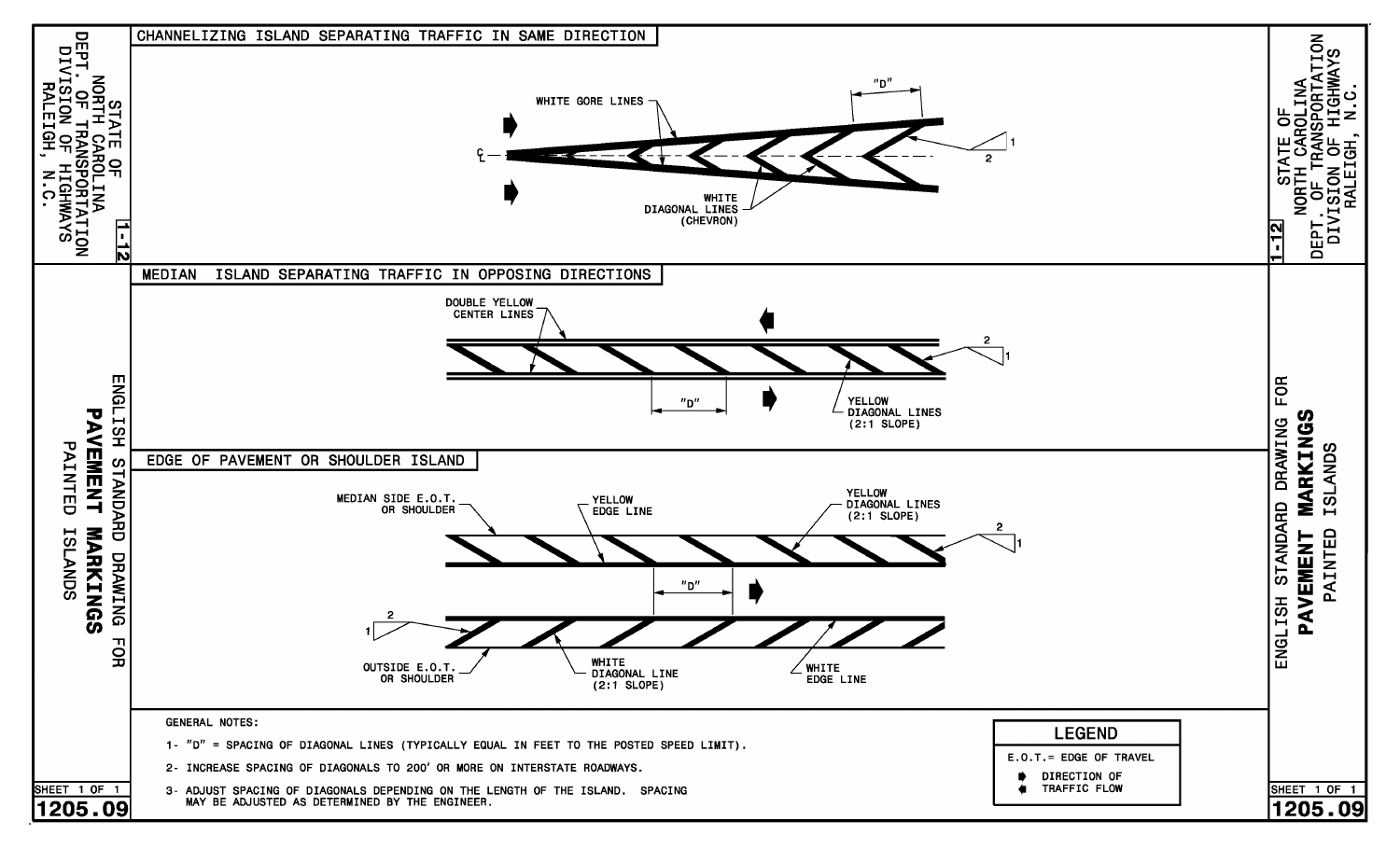![](_page_23_Figure_0.jpeg)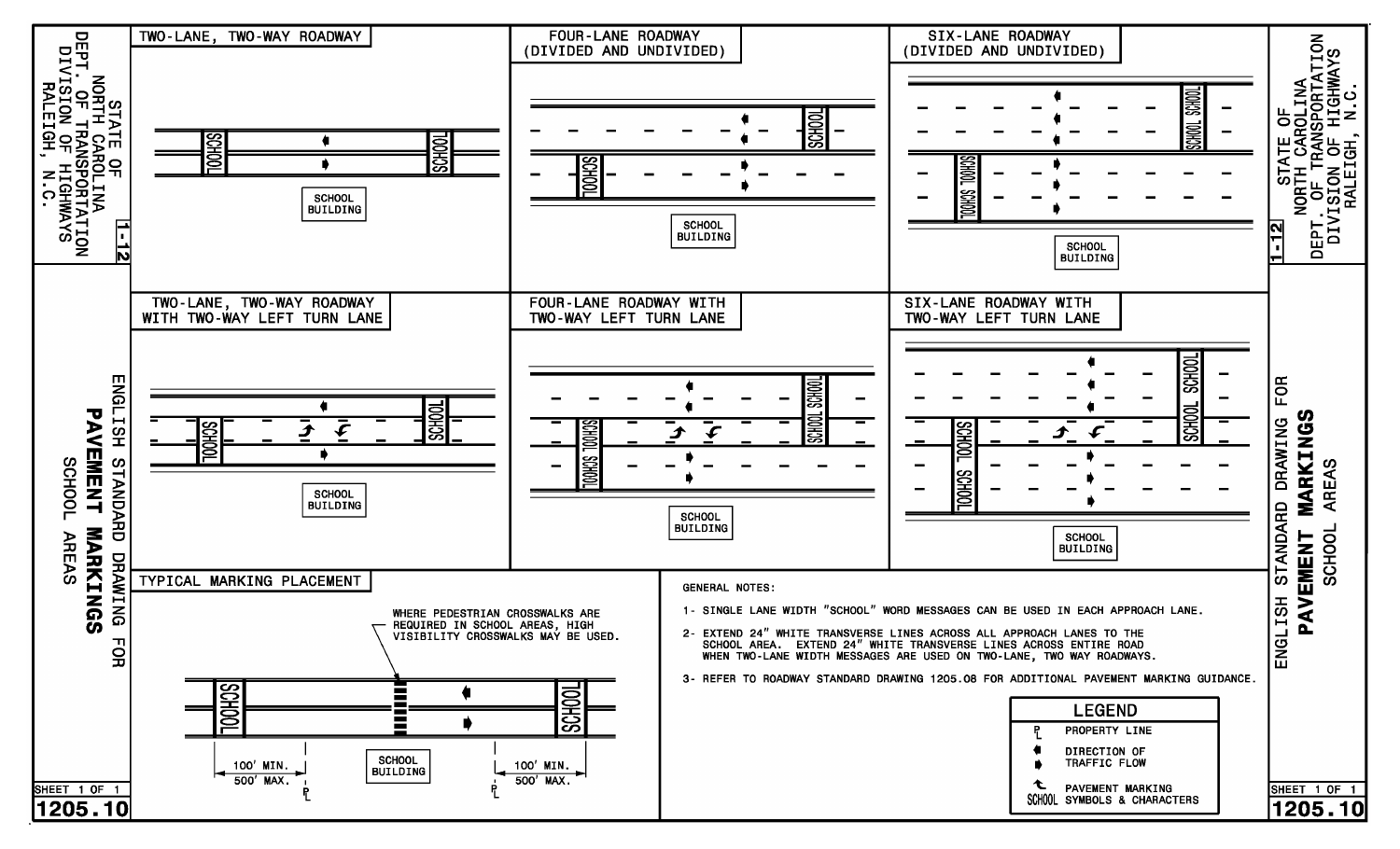![](_page_24_Figure_0.jpeg)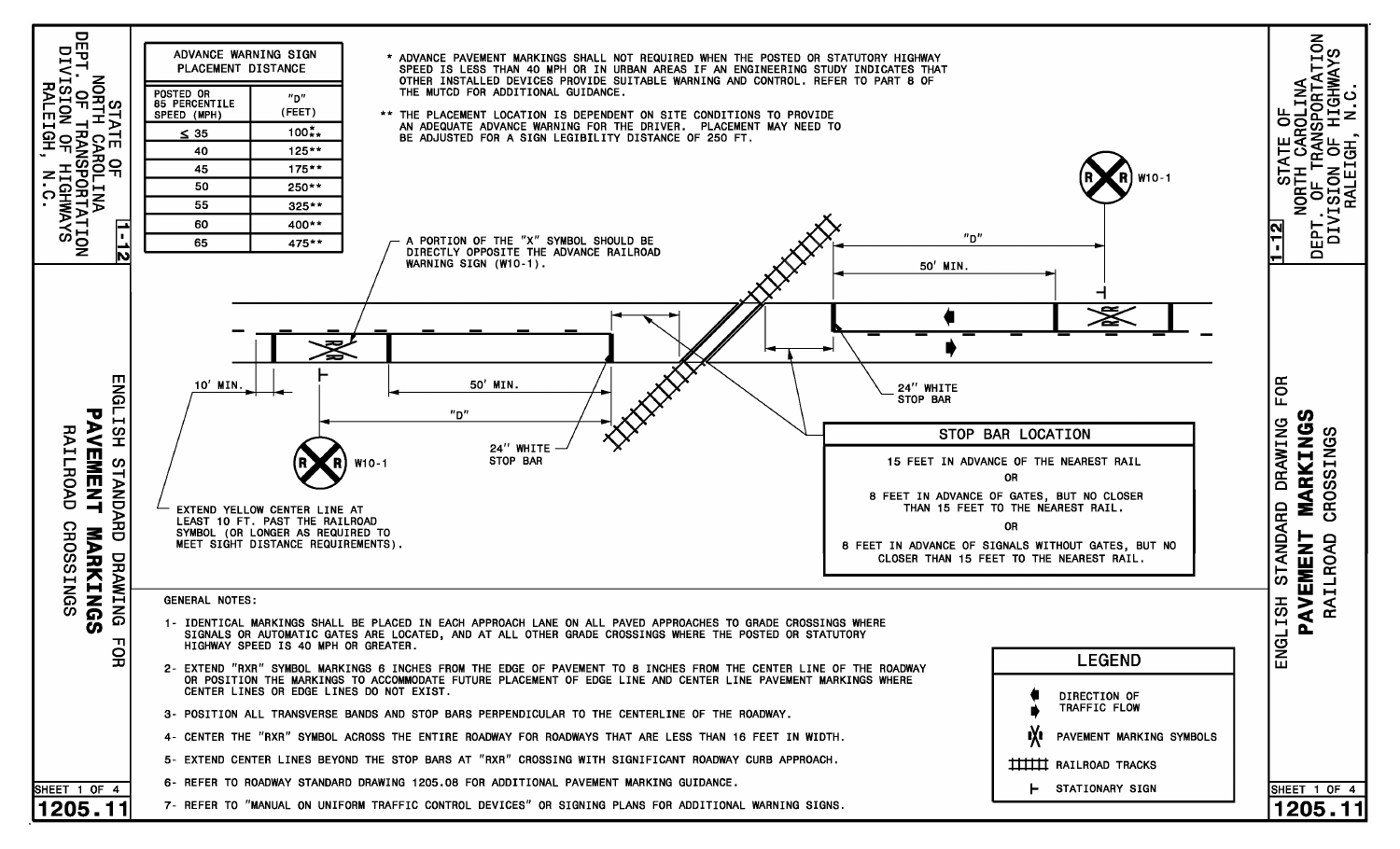![](_page_25_Figure_0.jpeg)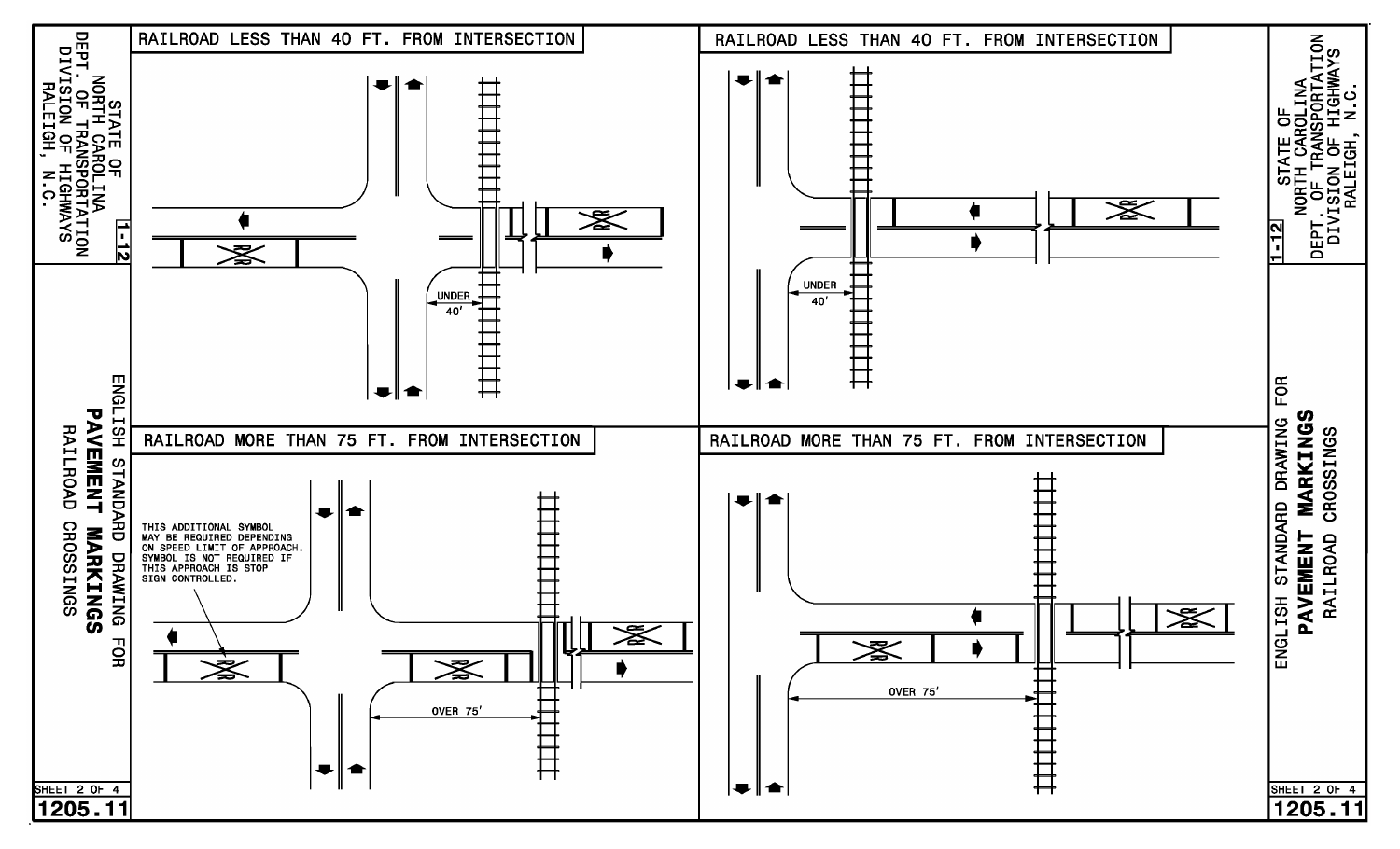![](_page_26_Figure_0.jpeg)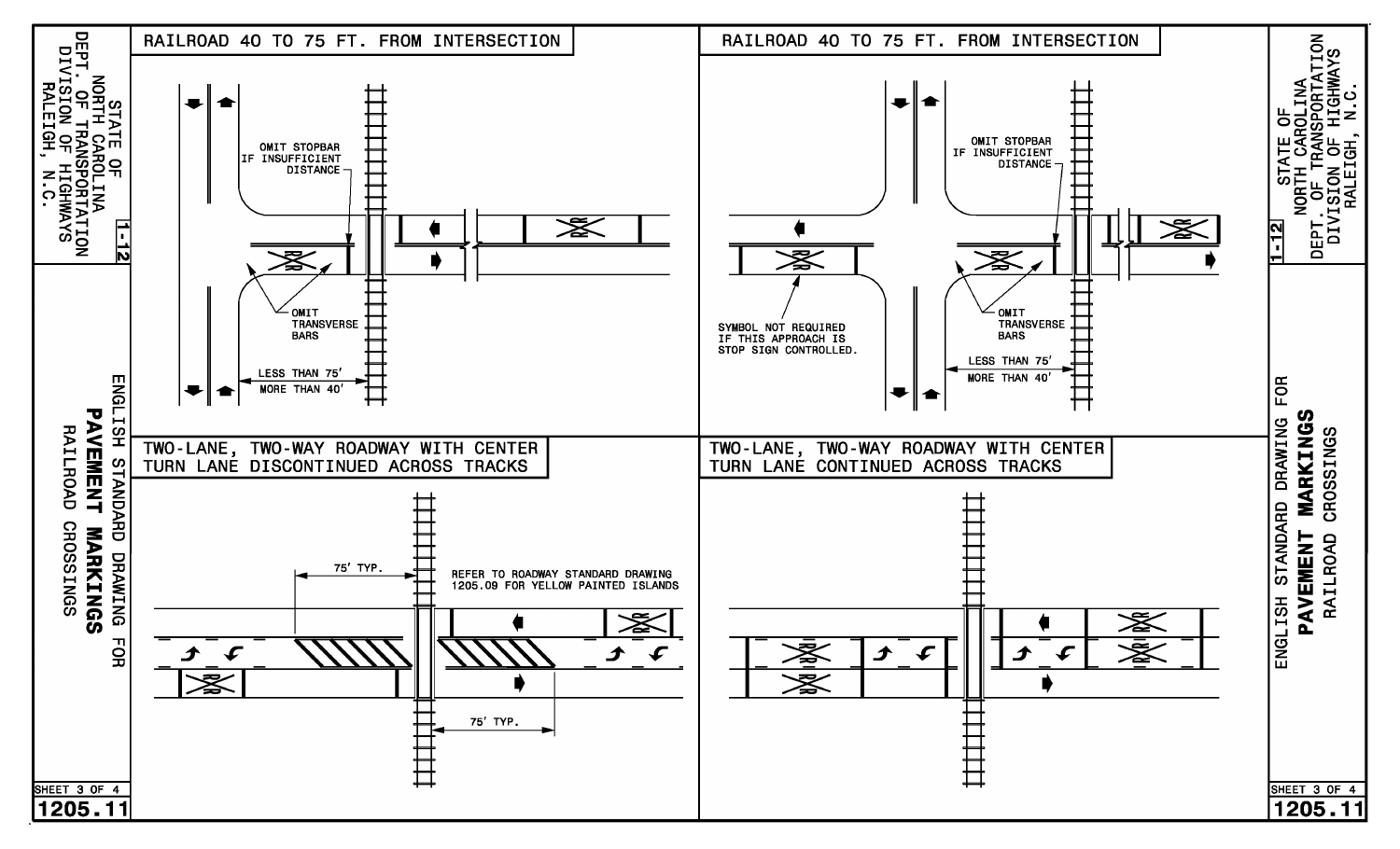![](_page_27_Figure_0.jpeg)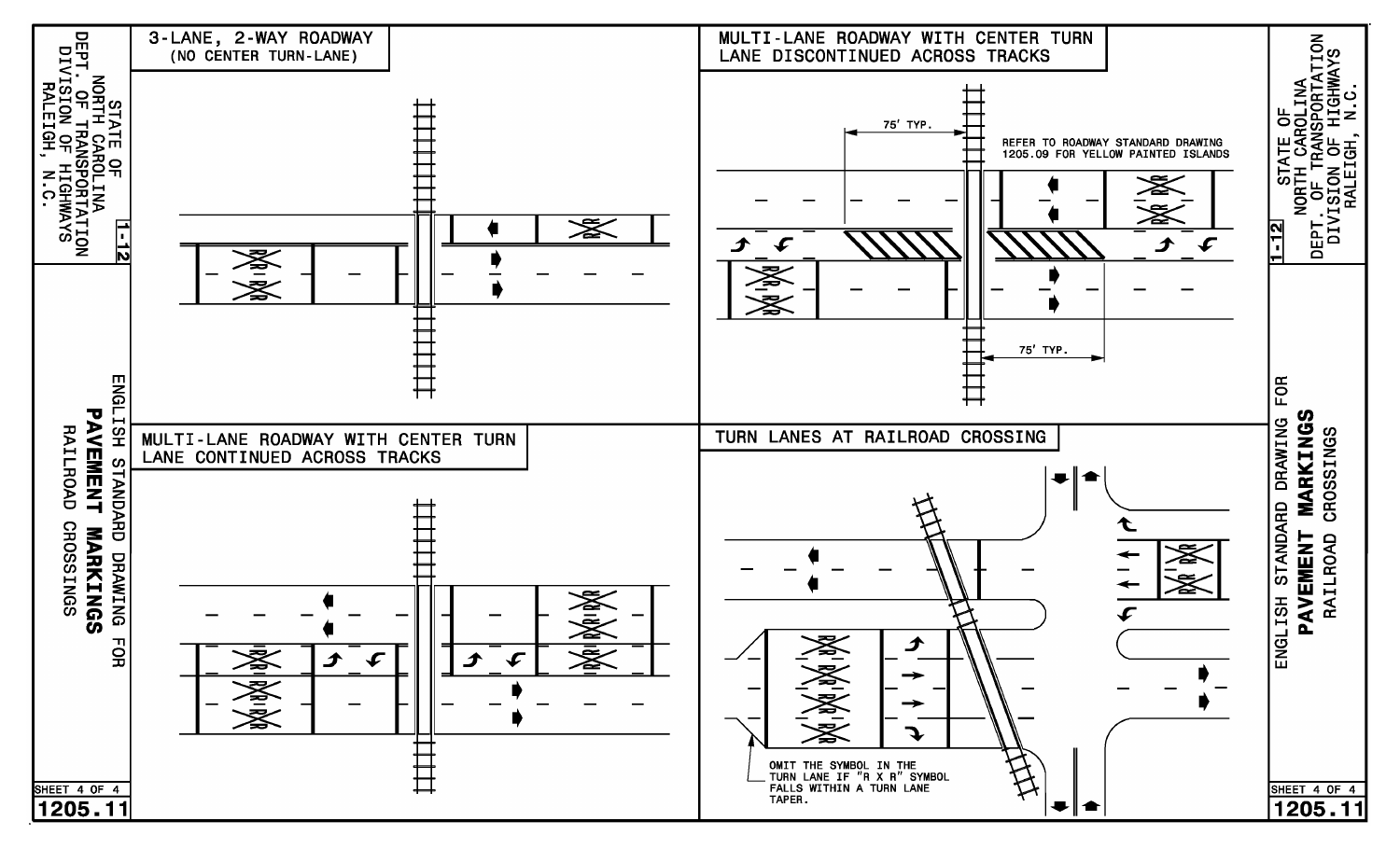![](_page_28_Figure_0.jpeg)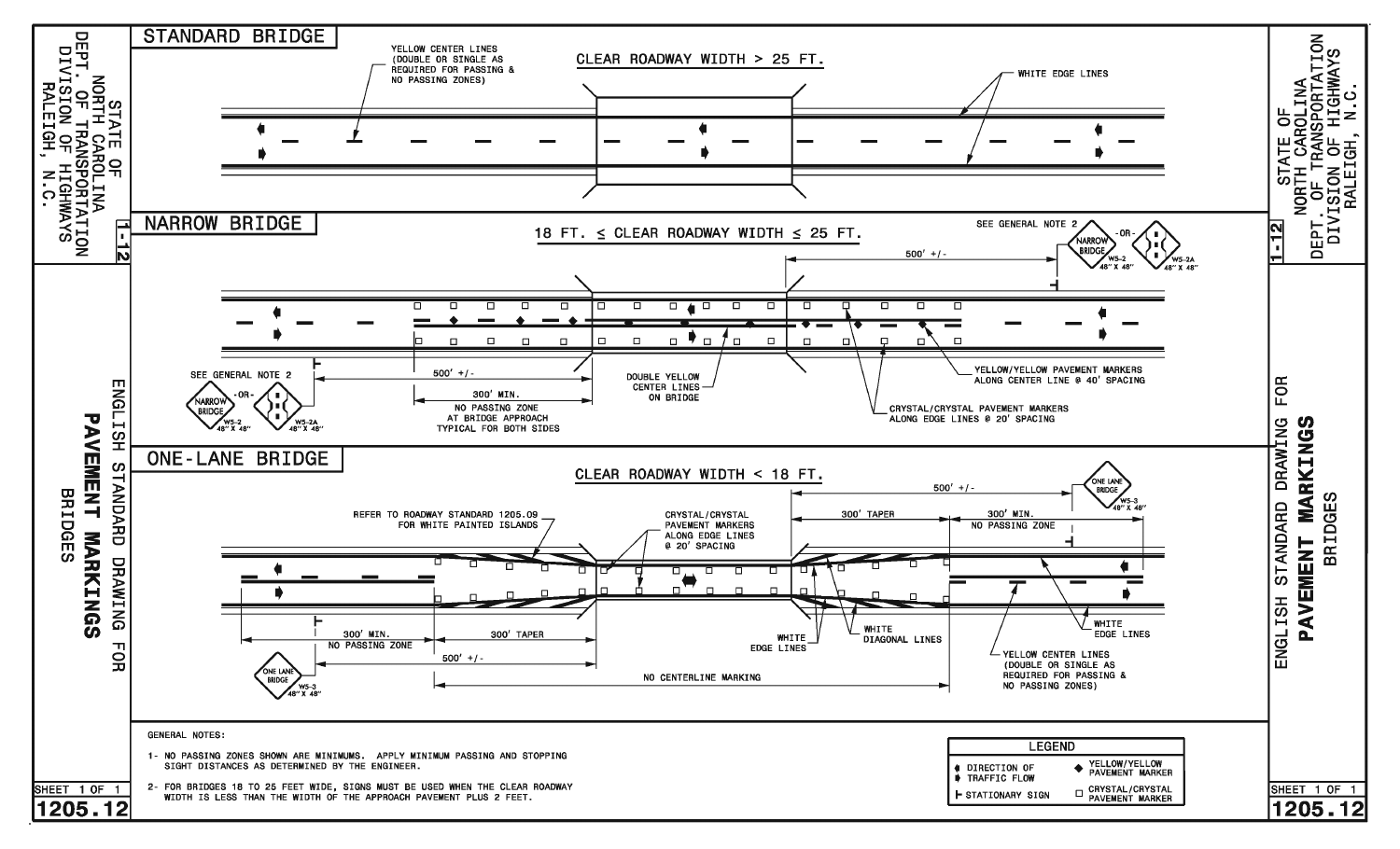![](_page_29_Figure_0.jpeg)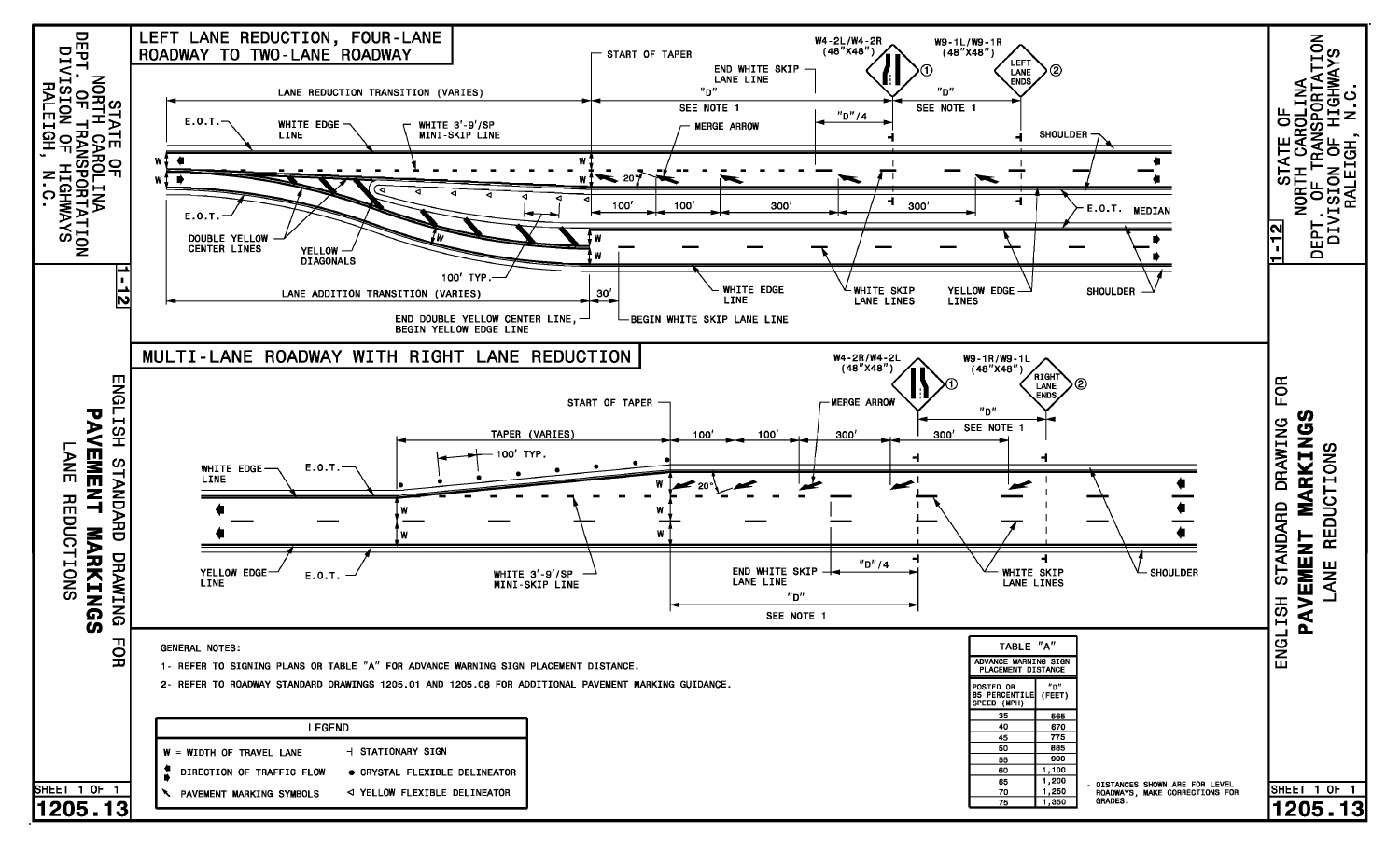![](_page_30_Picture_0.jpeg)

 $\frac{1}{1}$ 

SHEET 1 OF 3

1250.01

5- PLACE PAVEMENT MARKERS USED IN CONJUNCTION WITH DOUBLE YELLOW

 BETWEEN DOUBLE YELLOW CENTER LINES, AND ALONG YELLOW SKIP PAVEMENT CONSTRUCTION JOINT (AS FEASIBLE), EXCEPT WHEN PLACED  CRYSTAL/RED MARKERS ALONG THE ENTIRE LENGTH OF THE PROJECT. OF THE MARKER TO FACE "WRONG-WAY" TRAFFIC. WHEN USED, PLACE WHERE WRONG-WAY MOVEMENTS ARE POSSIBLE. POSITION THE RED SIDE  $\overline{a}$   THEY ARE REQUIRED, SPACE THEM ON 20 FT. CENTERS, AND OFFSET IF DESIGNATED IN THE PLANS OR DIRECTED BY THE ENGINEER. WHEN 1- MARKERS ARE GENERALLY NOT REQUIRED ARE GENERALLY NOT REQUIRED ALONG EDGE LINES EXCEPT ALONG EDGE LINES EXCEPT ALONG EDGE LINES EXCEPT ARE GENERALLY NOT REQUIRED ALONG EDGE LINES EXCEPT ALONG EDGE LINES EXCEPT ALONG EXCE

- C<br>N T<br>C
- FI<br>Li<br>Gor<br>Gor<br>Gor WRONG WAY RAMP ARROW NT ETE . E<br>DE .<br>T<br>R<br>E<br>E E<br>O<br>O A<br>E<br>E N<br>C<br>I RI<br>D<br>|<br>| SKIP LINES E<br>C LENE DROP DROP APPROACHES IT SHIFTER ME TURN LANES<br>E T<br>A A<br>E<br>EDGE 2-WAY ONES ONE LANE BRIDGES-NARROW BRIDGES-TREA,SC RAAL NOTES:<br>
MARKERS ARE GENERALLY NOT REAGUIRED ALONG ET<br>
THEY ARE NEGUIRED, SPACE THEM ON 20 FT.<br>
PLACE CRYSTAL/RED MARKERS AT INTERSECTIONS<br>
WHERE WRONG-WAY MOVEMENTS ARE POSSIBLE. PO<br>
ON NOT PLACE PAVEMENT MARKERS CLOS
- 
- IA LIEEA JA
- 

| PAVEMENT MARKER SPACING CHART                                                                                                                          |                        |
|--------------------------------------------------------------------------------------------------------------------------------------------------------|------------------------|
| TYPE OF PAVEMENT MARKING                                                                                                                               | TYPICAL SPACING (FT)   |
| SKIP LINES AND CENTER LINES<br>ALONG THRU LANES-<br>ALONG TANGENT SECTIONS AND<br>HORIZONTAL CURVES LESS THAN 6°<br>HORIZONTAL CURVES $\geq 6^{\circ}$ | 80<br>40               |
| <b>TURN LANES-</b><br>MINI-SKIP LINES<br><b>SKIP LINES</b><br>SOLID LINES<br><b>CENTER LINES</b>                                                       | 24<br>40<br>20<br>40   |
| MINI-SKIP LINES AT<br>LANE DROP APPROACHES                                                                                                             | 24                     |
| TWO-WAY RAMP CENTER LINES                                                                                                                              | 40                     |
| <b>GORE LINES</b>                                                                                                                                      | 20                     |
| <b>PAINTED ISLANDS-</b><br>WHITE<br><b>YELLOW</b>                                                                                                      | 20<br>40               |
| RAISED MEDIAN ISLANDS                                                                                                                                  | 40                     |
| WRONG WAY RAMP ARROW                                                                                                                                   | 5                      |
| <b>TAPERS</b>                                                                                                                                          | 40                     |
| <b>NARROW BRIDGES-</b><br><b>EDGE LINE</b><br><b>CENTER LINE</b>                                                                                       | 20<br>40               |
| ONE LANE BRIDGES-<br><b>EDGE LINE</b>                                                                                                                  | 20                     |
| <b>WORK ZONE APPLICATIONS</b>                                                                                                                          |                        |
| 2-LANE, 2-WAY ON-SITE DIVERSION                                                                                                                        | 20 FT. FOR CENTER LINE |
| ALL OTHER DIVERSIONS                                                                                                                                   | 12 NORMAL SPACING      |

NORTH CAROLINA<br>DEPT. OF TRANSPORTATION<br>DIVISION OF HIGHWAYS<br>RALEIGH, N.C. ō **STATE**  $1 - 12$ **MARKERS** STANDARD DRAWING FOR **SPACING** PAVEMENT INSTALLATION

RAISED ENGLISH

SHEET 1 OF 3

1250.01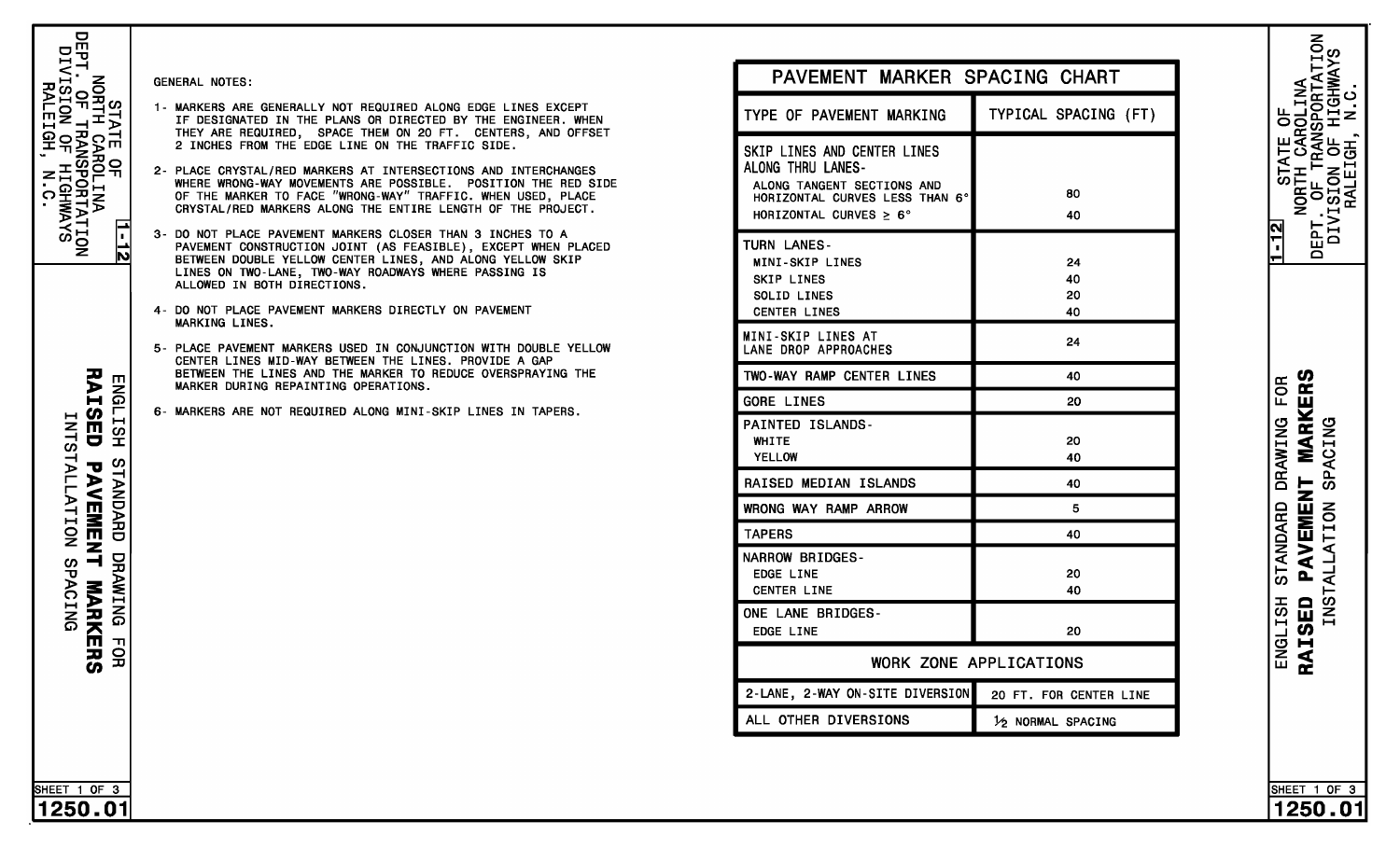![](_page_31_Figure_0.jpeg)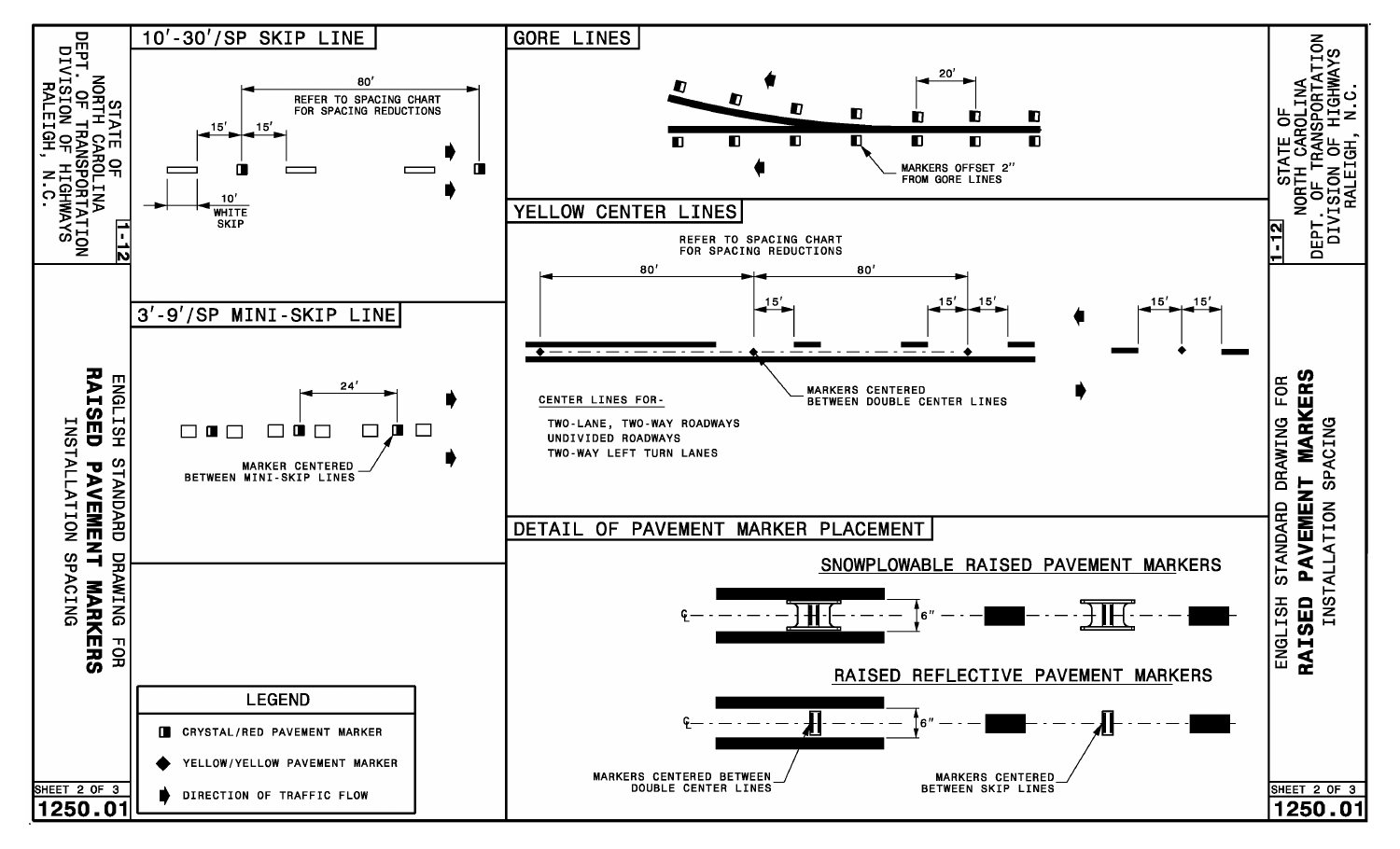![](_page_32_Figure_0.jpeg)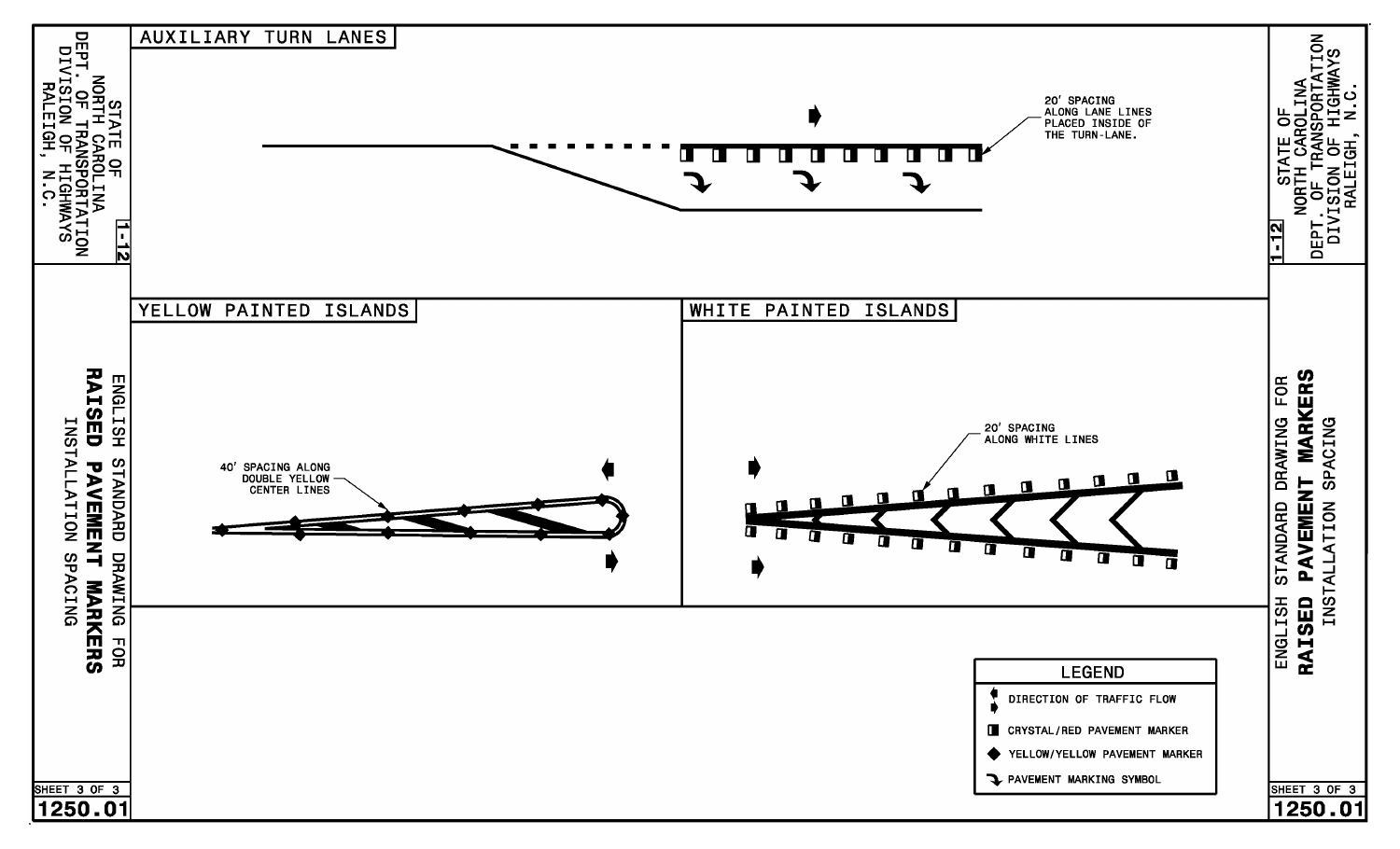![](_page_33_Figure_0.jpeg)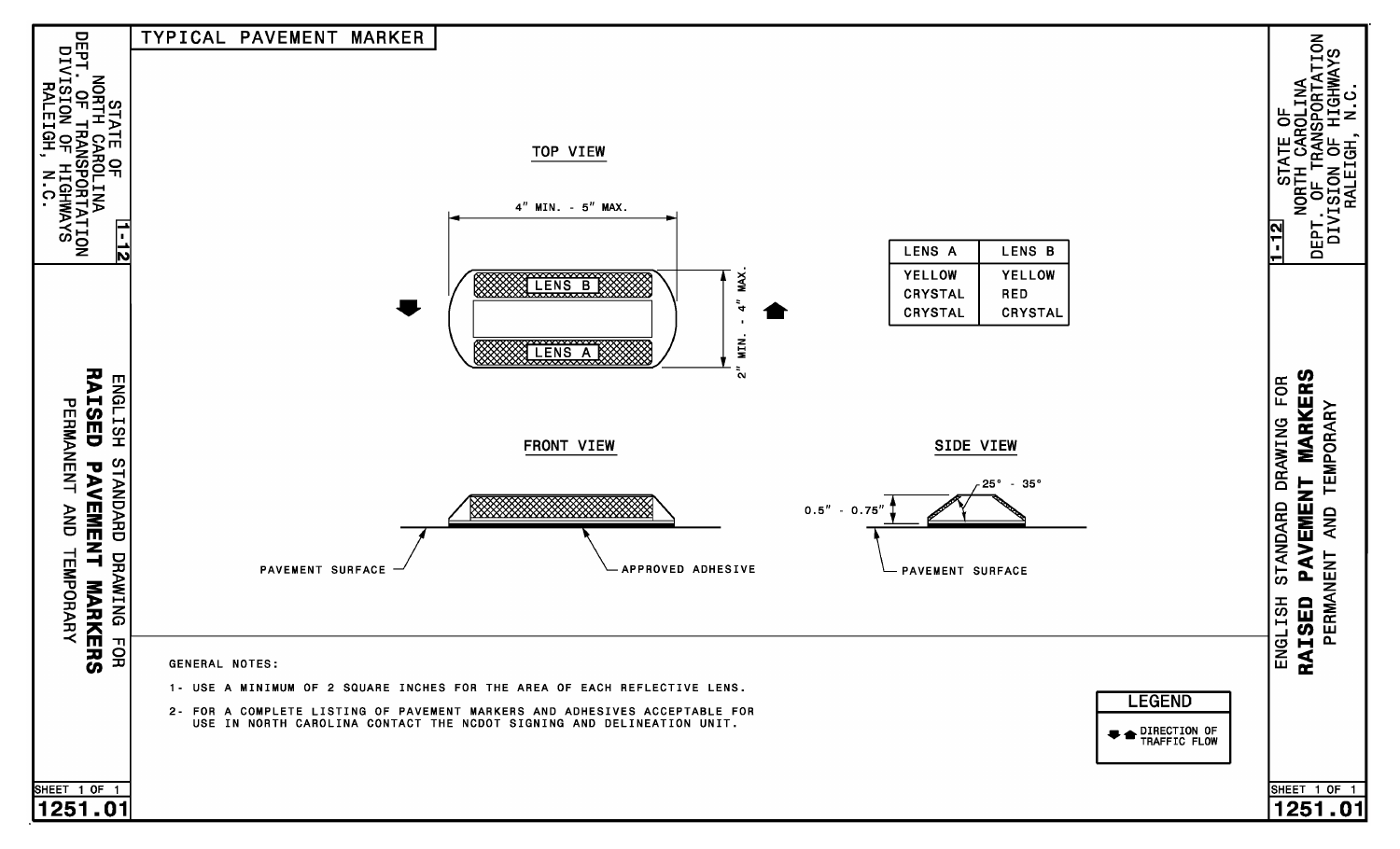![](_page_34_Figure_0.jpeg)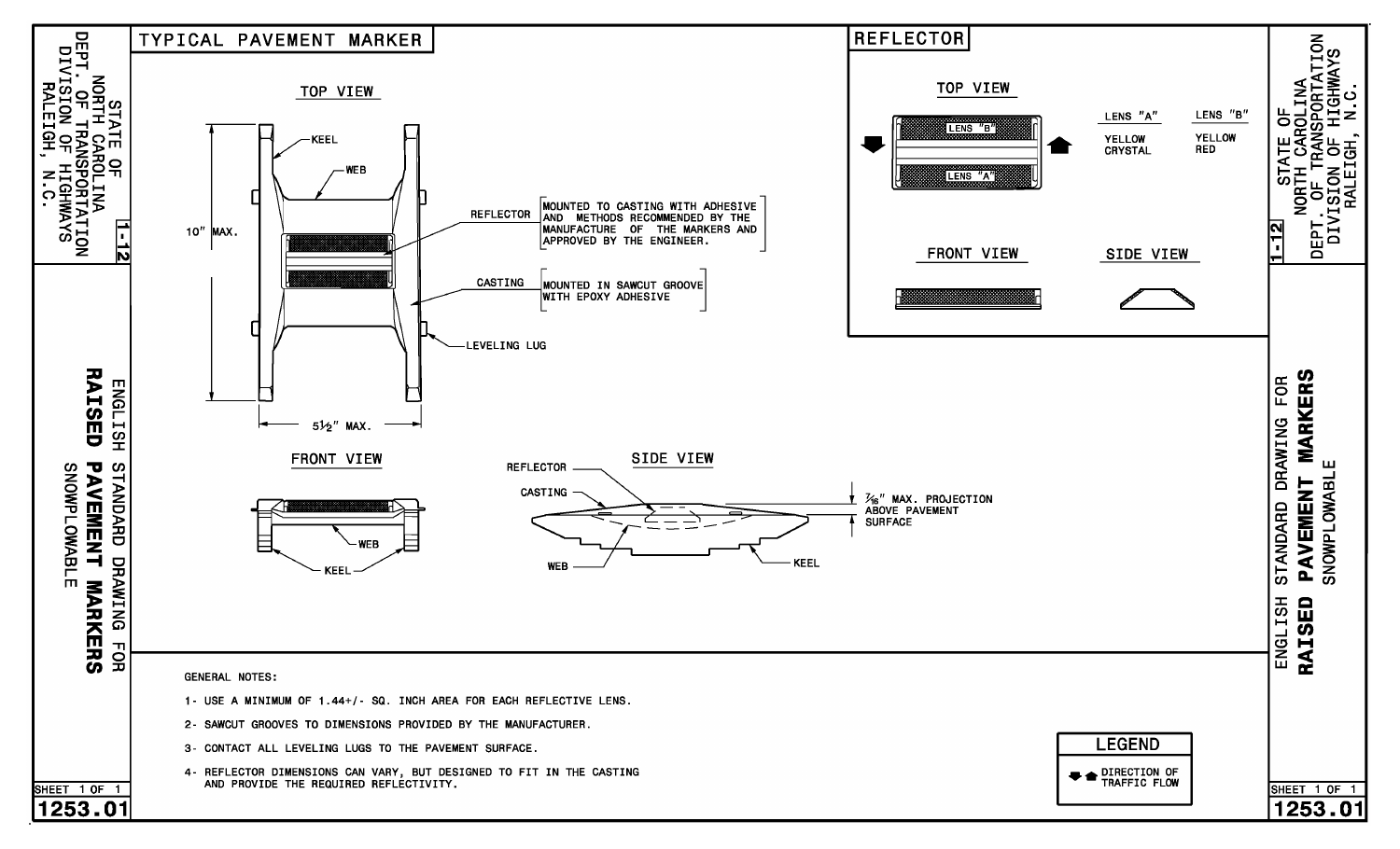![](_page_35_Figure_0.jpeg)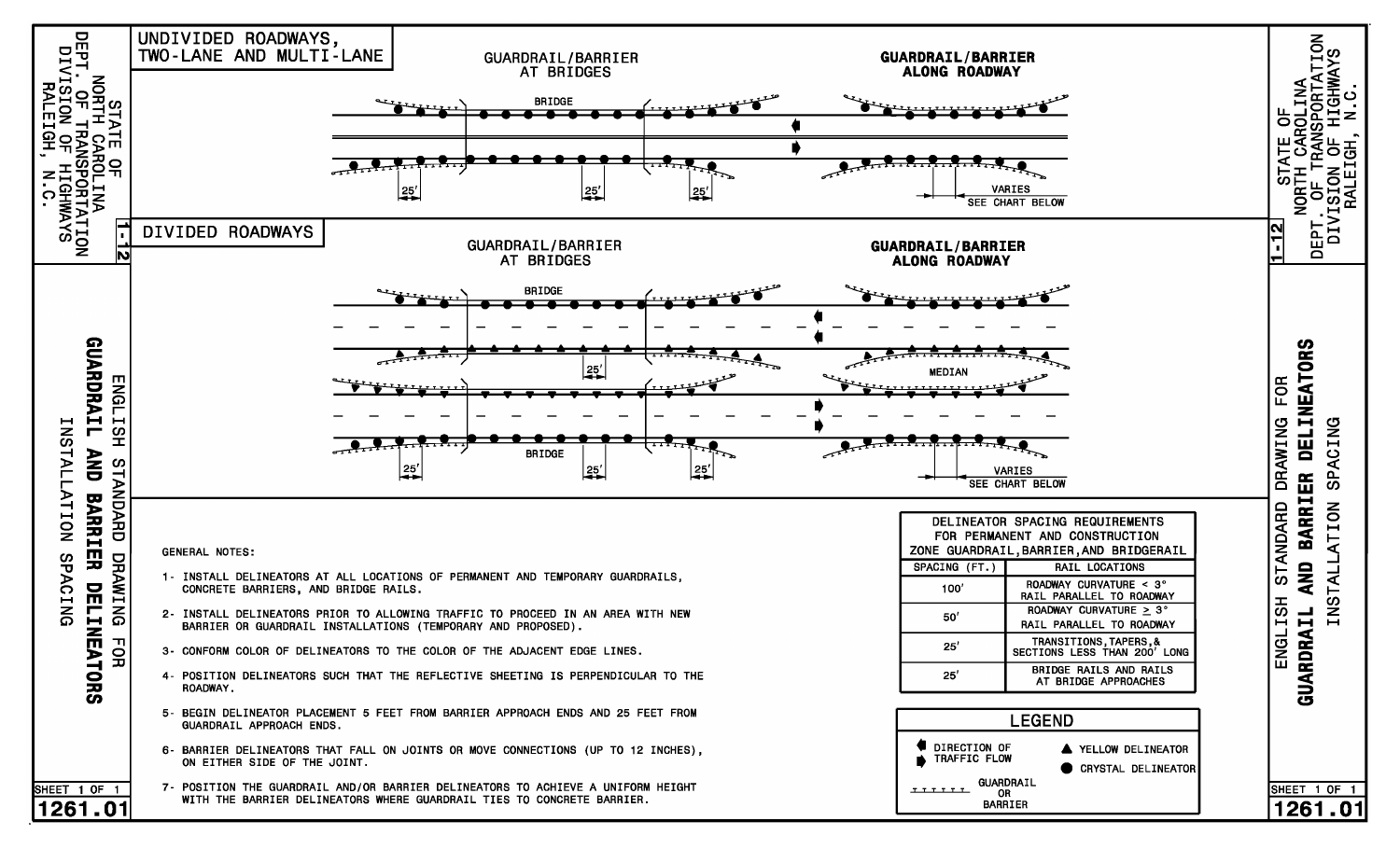![](_page_36_Figure_0.jpeg)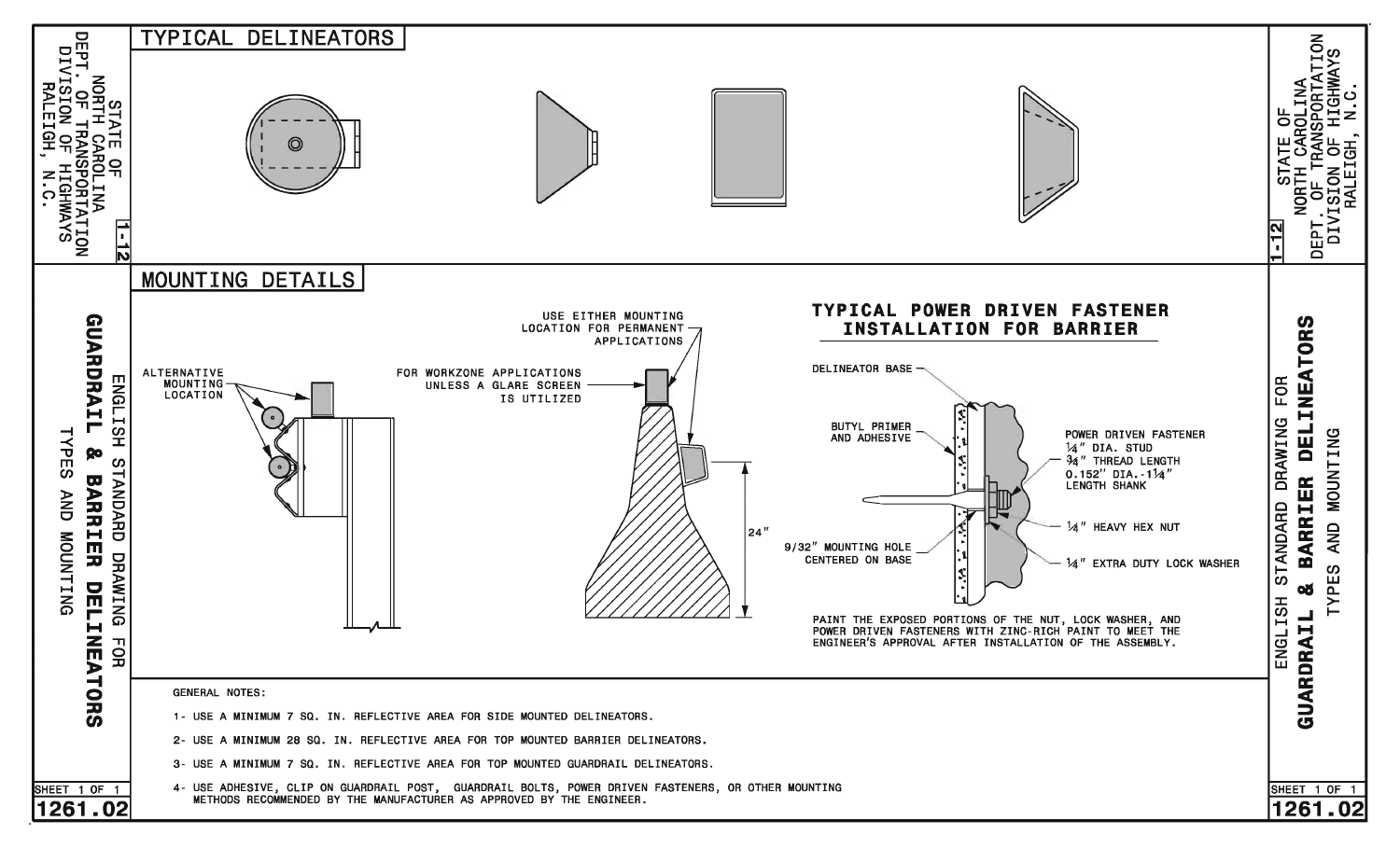![](_page_37_Figure_0.jpeg)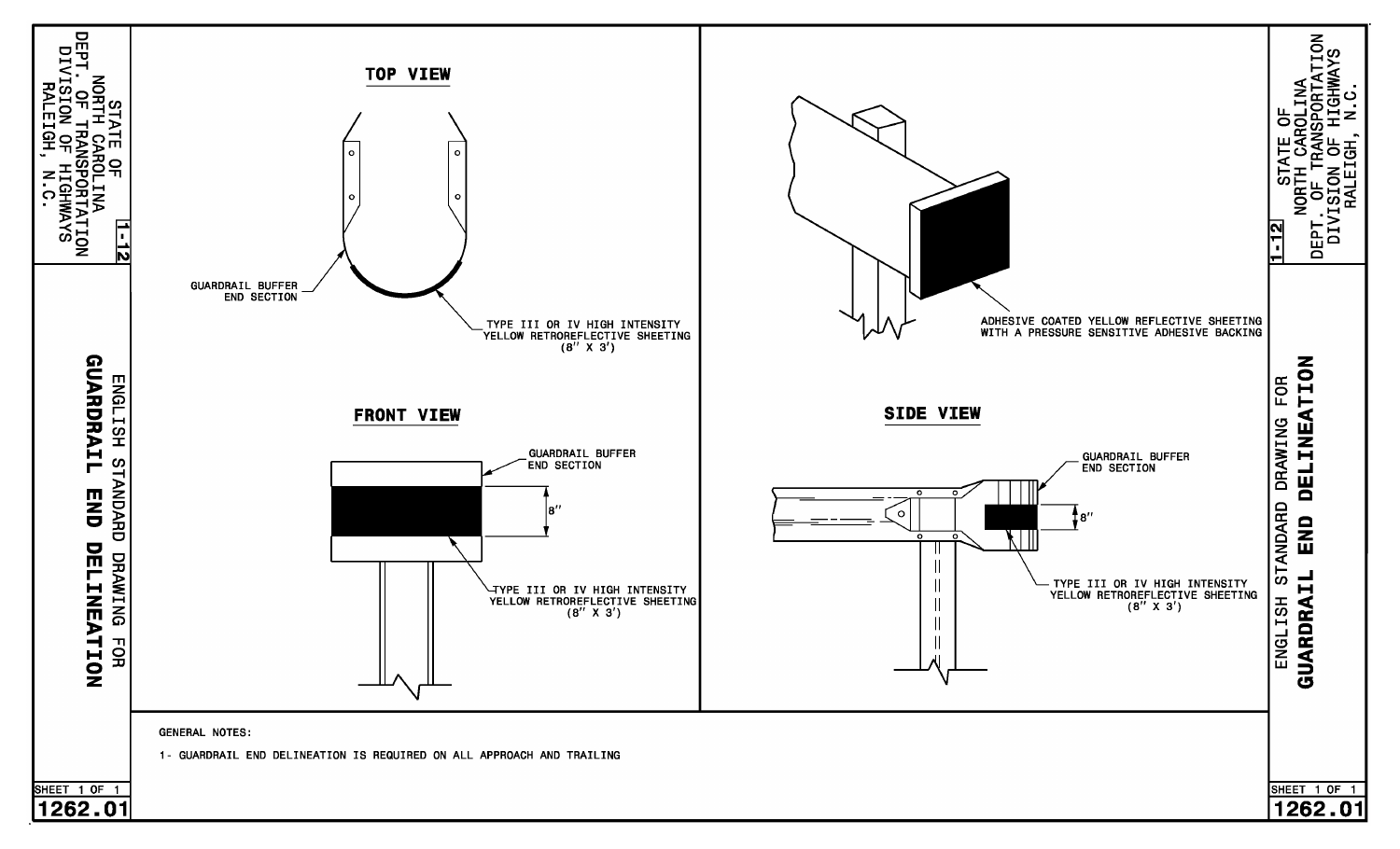![](_page_38_Figure_0.jpeg)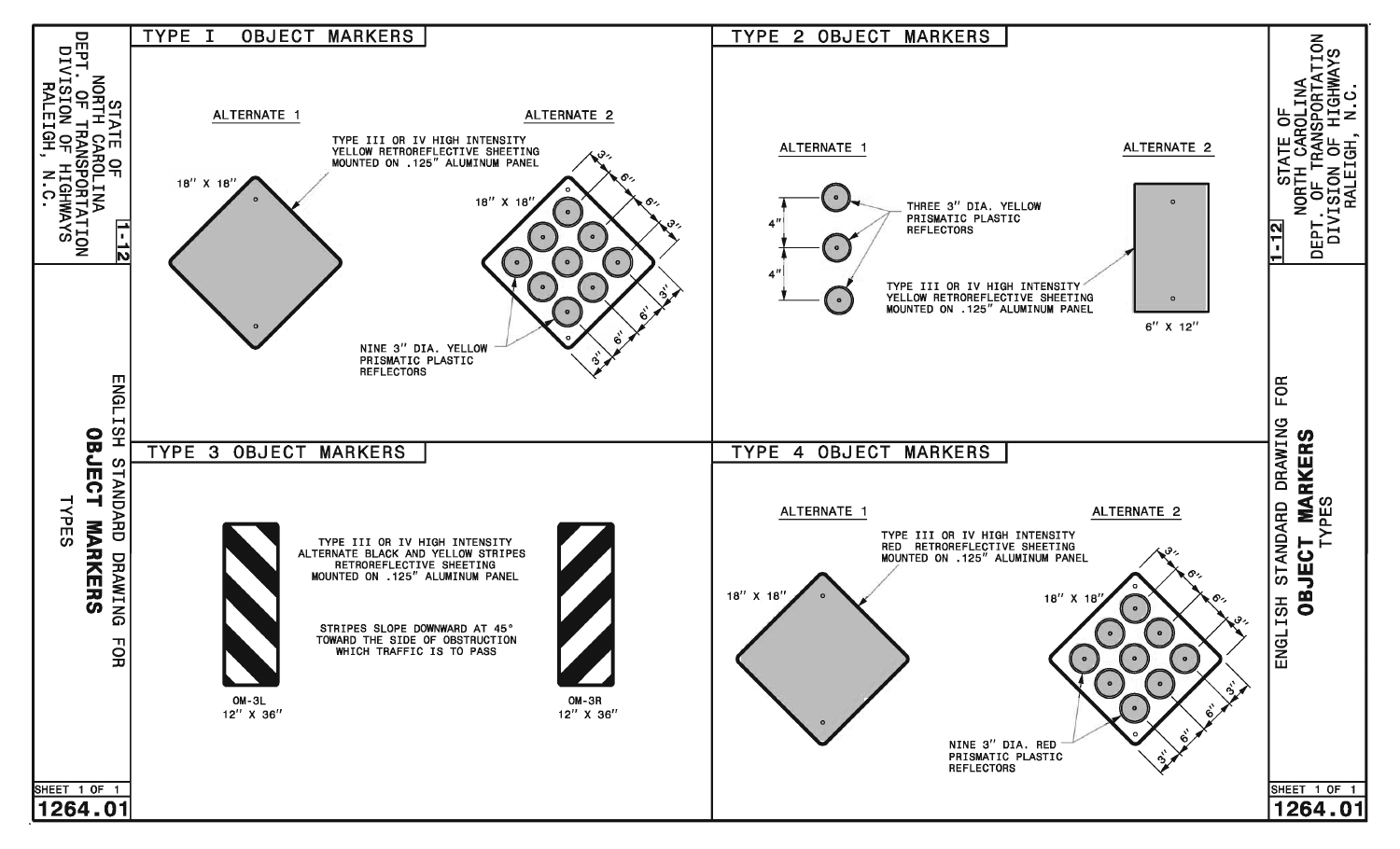![](_page_39_Figure_0.jpeg)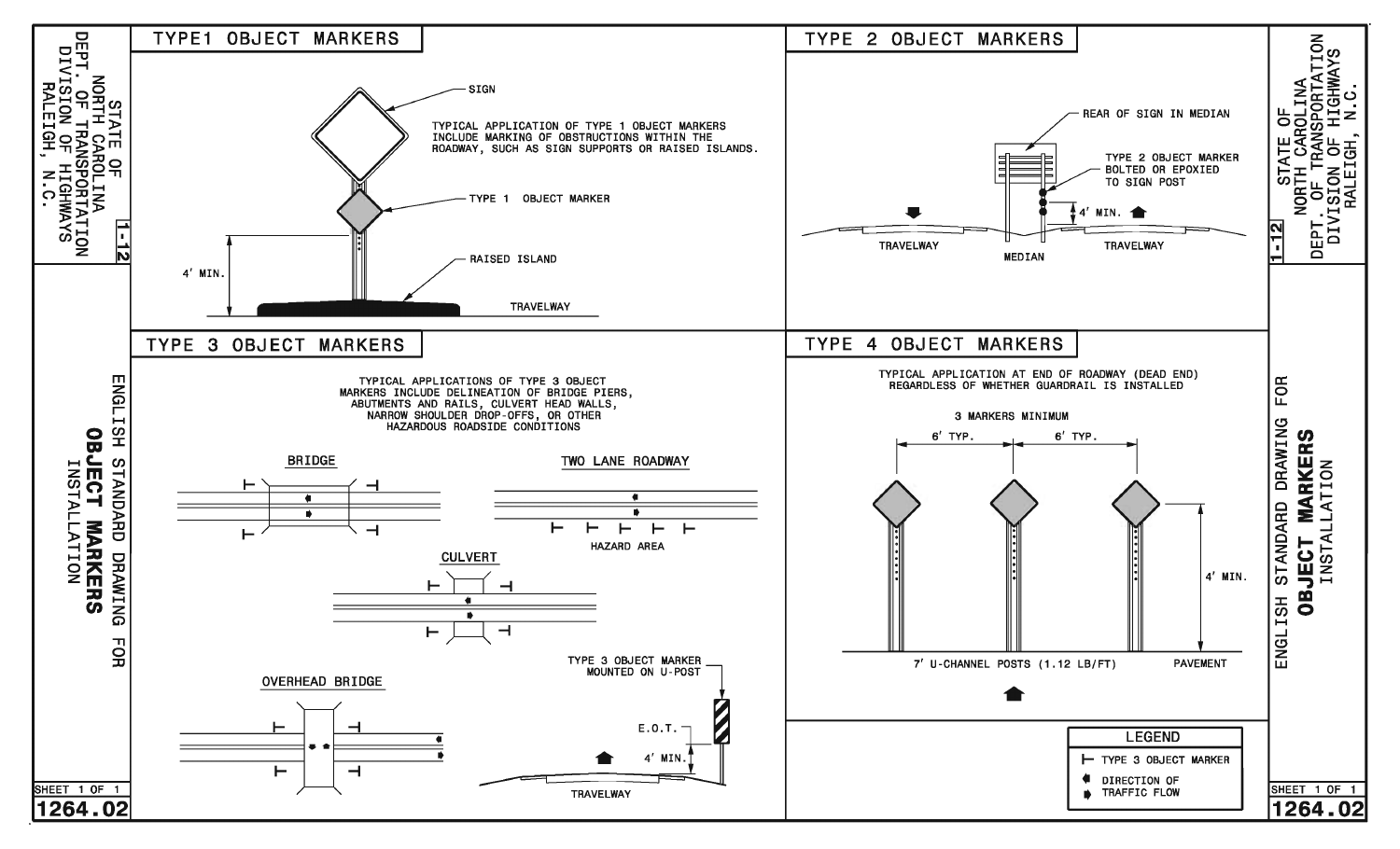![](_page_40_Figure_0.jpeg)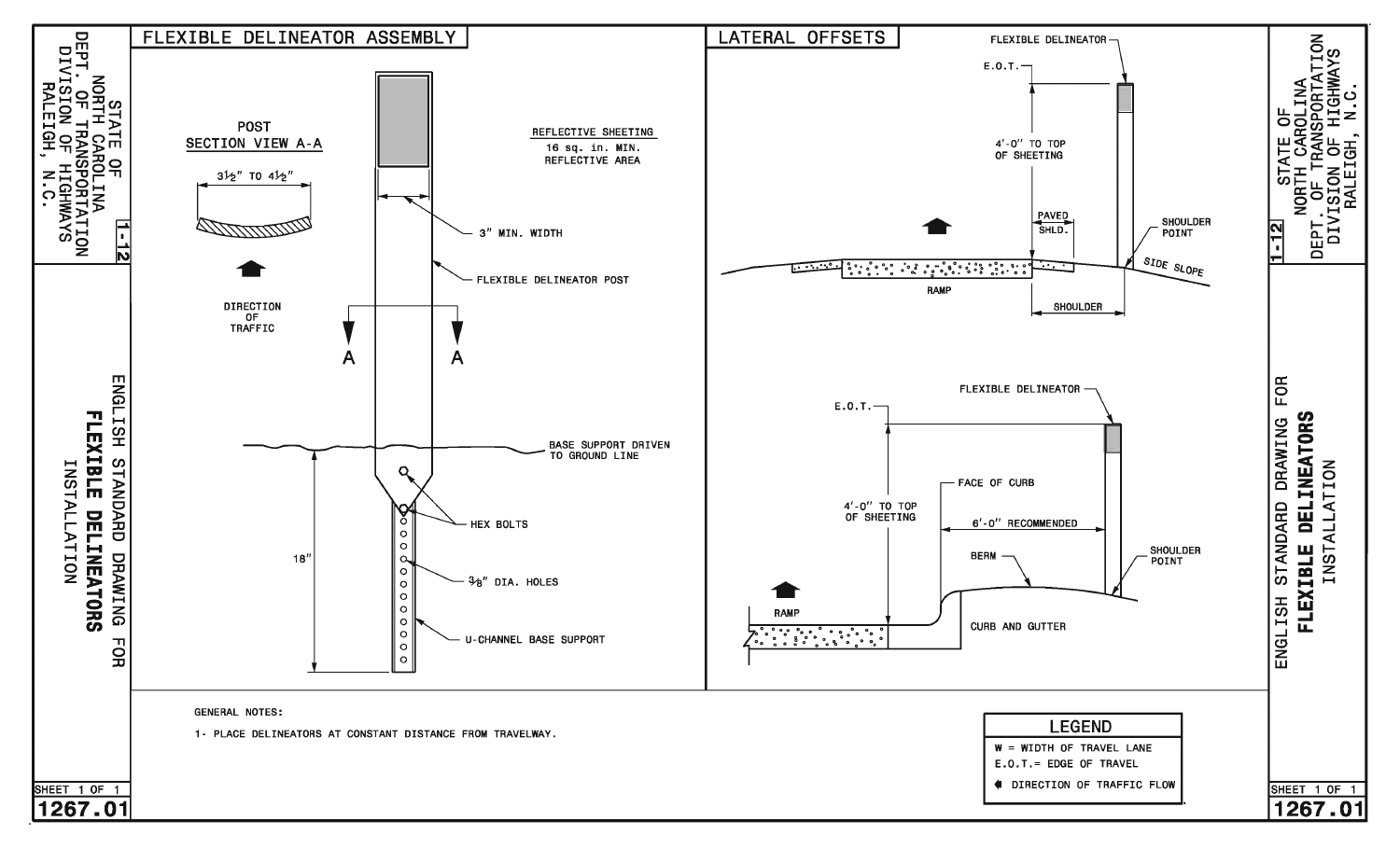$\frac{1}{2}$ 

 $\frac{1}{\sqrt{2}}$ 

| <b>TABLE A</b>                                |                                   |  |
|-----------------------------------------------|-----------------------------------|--|
| <b>CURVATURES</b><br>4°00' OR LESS            |                                   |  |
| HORIZONTAL<br><b>CURVATURE</b>                | <b>DELINEATOR</b><br>SPACING (FT) |  |
| <b>TANGENT</b><br>TO<br>0°30'                 | 200'                              |  |
| GREATER THAN 0°30'<br>4°00'<br>T <sub>0</sub> | 150'                              |  |
| RAMP ACCELERATION<br>DECELERATION LANES       | 200'                              |  |
| <b>RAMP GORES</b>                             | 50'                               |  |
|                                               |                                   |  |
|                                               |                                   |  |
|                                               |                                   |  |

SPACING (FT)

CURVATURES CURVATURES

| TABLE B                                                                                                                                                                                                                                                                                                                                                                                                                                                             |                                                                                                 |  |
|---------------------------------------------------------------------------------------------------------------------------------------------------------------------------------------------------------------------------------------------------------------------------------------------------------------------------------------------------------------------------------------------------------------------------------------------------------------------|-------------------------------------------------------------------------------------------------|--|
| <b>CURVATURES</b><br>GREATER THAN 4°00'                                                                                                                                                                                                                                                                                                                                                                                                                             |                                                                                                 |  |
| CURVE RADIUS (R)<br>(FT)                                                                                                                                                                                                                                                                                                                                                                                                                                            | DELINEATOR SPACING (S)<br>(FT)                                                                  |  |
| 50<br>150<br>200<br>250<br>300<br>400<br>500<br>600<br>700<br>800<br>900<br>1000<br>1100<br>1200<br>1300<br>1400                                                                                                                                                                                                                                                                                                                                                    | 20<br>30<br>35<br>40<br>50<br>55<br>65<br>70<br>75<br>80<br>85<br>90<br>95<br>100<br>105<br>110 |  |
| SPACING ROUNDED TO NEAREST 5 FT.<br>$MIN. SPACING = 20 FT.$<br>SPACING FOR SPECIFIC RADII MAY BE<br>INTERPOLATED FROM TABLE B OR<br>COMPUTED FROM THE FORMULA $S = (3)\sqrt{R-50}$<br>WHERE S= SPACING, R= RADIUS, IN FEET.<br>IN ADVANCE OF AND BEYOND A CURVE, THE SPACING<br>OF THE FIRST DELINEATOR IS 2S, THE SECOND 3S,<br>AND THE THIRD 6S BUT NOT TO EXCEED 300 FEET.<br>THE FIRST DELINEATORS ARE CONSIDERED THE ONES<br>NEAREST TO THE ENDS OF THE CURVE. |                                                                                                 |  |

**ENGLISH** FLEXIBLE **STANDARD** DELINEATORS DRAWING FОR

**SPACING** 

**TABLES** 

**GENERAL NOTES:** 

1-FLEXIBLE DELINEATORS ARE REQUIRED ONLY AT INTERCHANGES.

2-FLEXIBLE DELINEATORS ARE NOT REQUIRED WHERE THEY FALL BEHI<br>GUARDRAIL, OR WHERE ADEQUATE FIXED SOURCE LIGHTING IS PROV

ENGLISH STANDARD DRAWING FOR **DELINEATORS TABLES** SPACING FLEXIBLE

SHEET 1 OF 1

1267.02

![](_page_41_Picture_9.jpeg)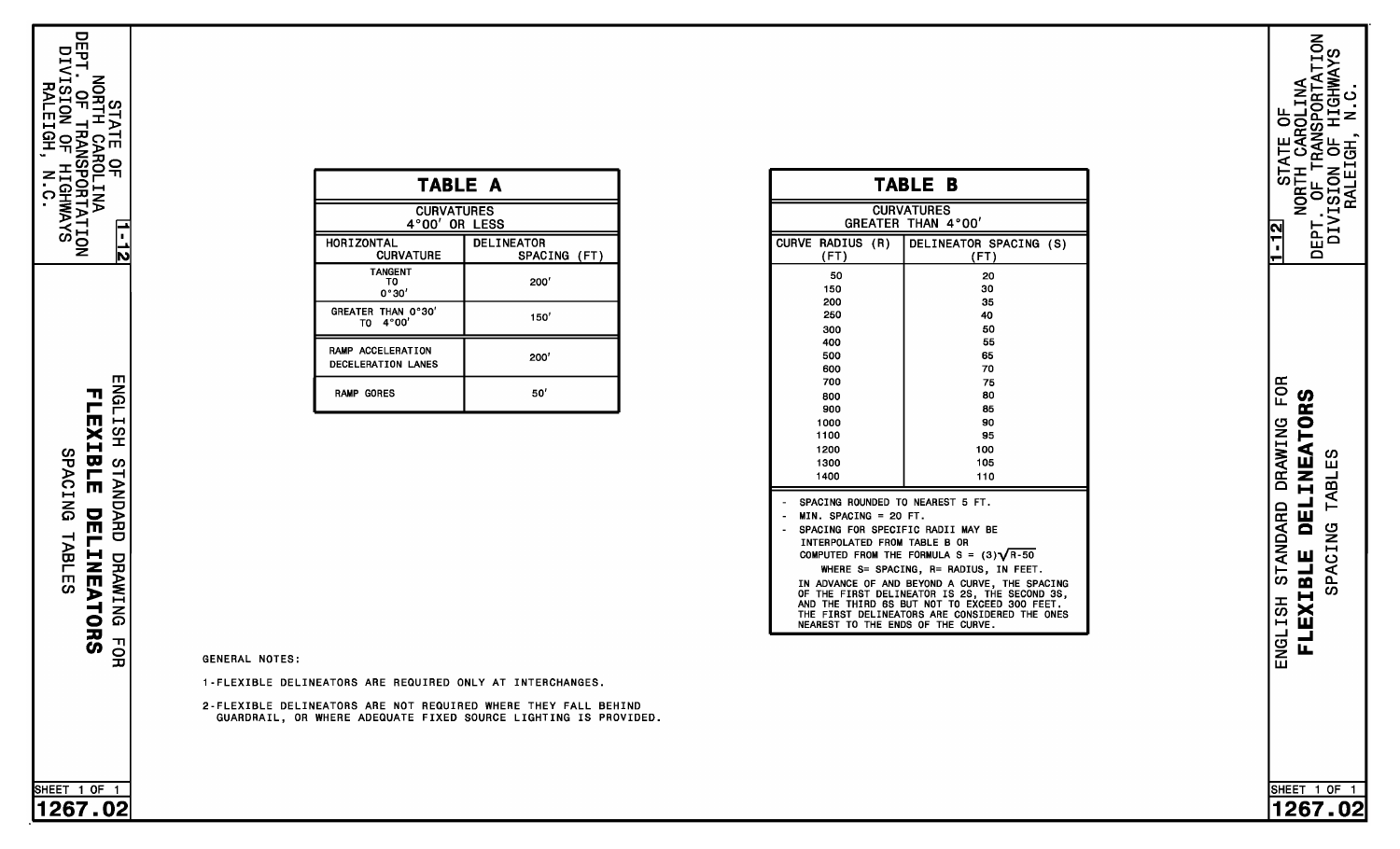![](_page_42_Figure_0.jpeg)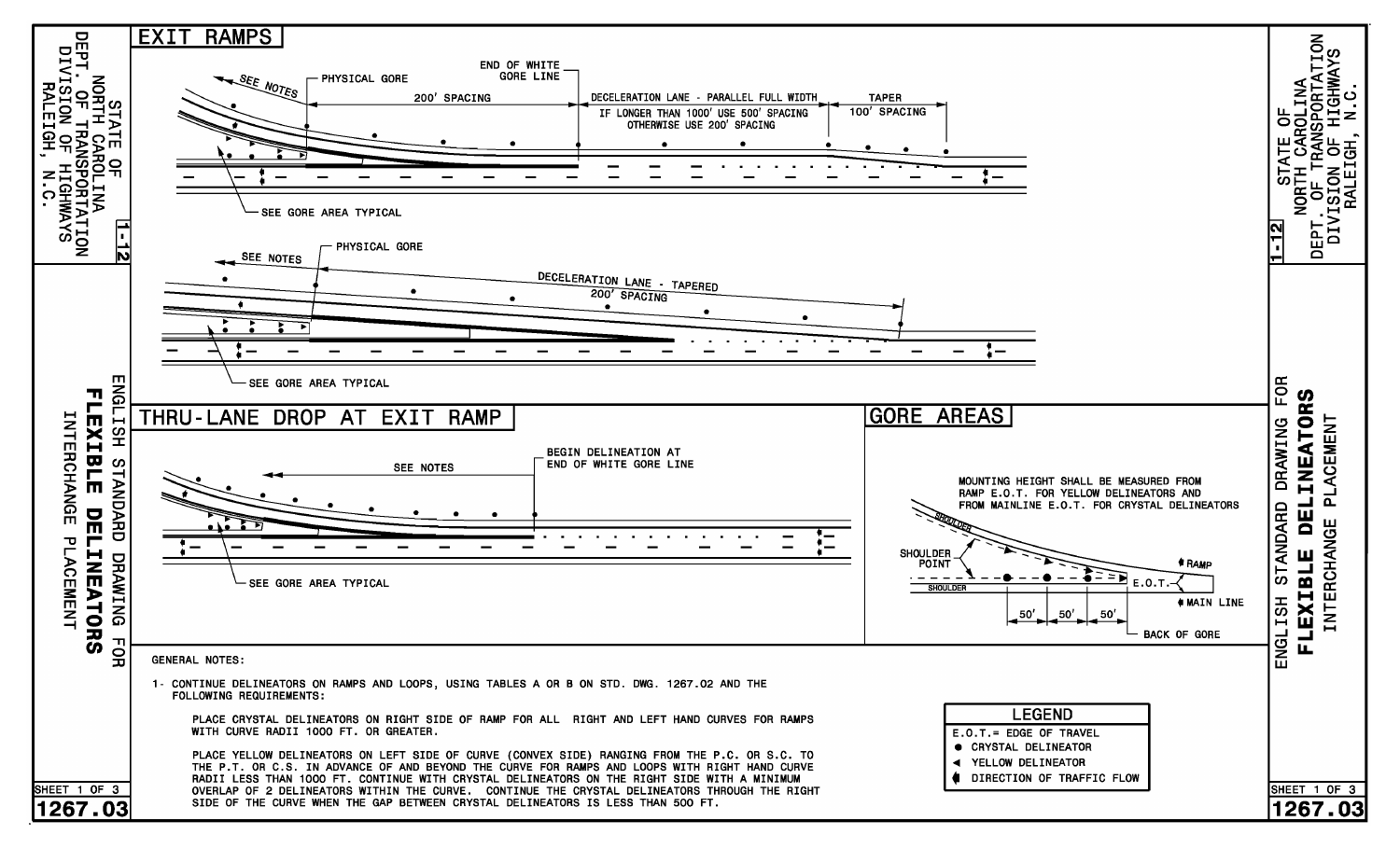![](_page_43_Figure_0.jpeg)